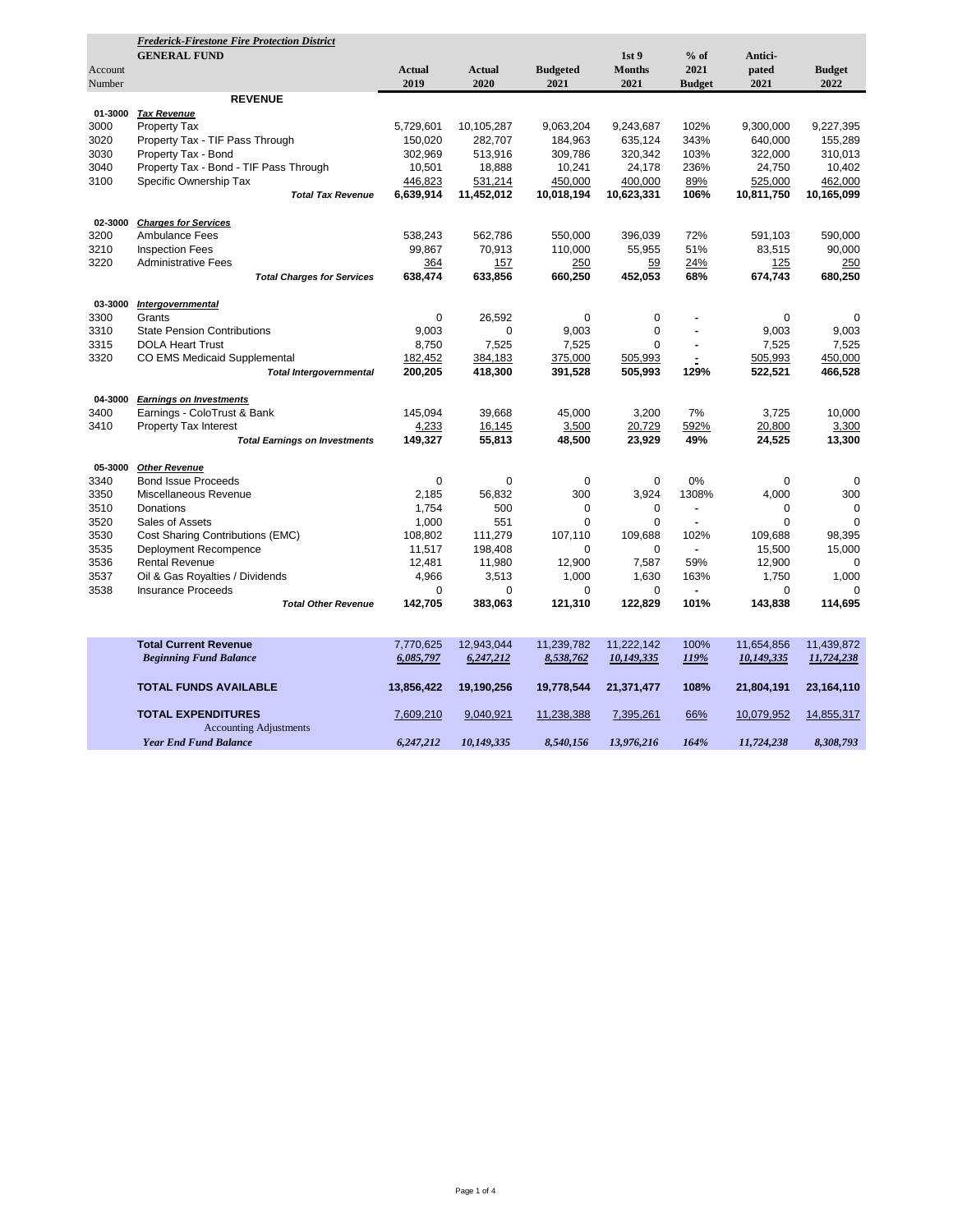| 2021<br><b>Budget</b><br><b>Actual</b><br><b>Actual</b><br><b>Budgeted</b><br><b>Months</b><br>pated<br>Account<br>2019<br>2020<br>2021<br>2021<br>2021<br>2022<br>Number<br><b>EXPENDITURE</b><br><b>Budget</b><br><b>PERSONNEL</b><br>10-4000<br><b>Wages &amp; Salaries</b><br>4000<br><b>Salaries</b><br>3,786,993<br>4,130,400<br>4,651,969<br>3,309,399<br>71%<br>4,412,532<br>4,866,777<br>Scheduled OT - Premium<br>4001<br>417,882<br>488,635<br>346,916<br>71%<br>462,555<br>522,998<br>0<br>4020<br><b>Unscheduled Overtime</b><br>145,035<br>246,223<br>299,391<br>122%<br>399,188<br>408,396<br>414,692<br>4025<br>Acting Officer Pay<br>0%<br>0<br>0<br>0<br>0<br>0<br>5,894<br>4030<br>Vacation Pay<br>97,971<br>234,652<br>296,672<br>202,959<br>68%<br>270,612<br>298,796<br>4040<br>Sick Leave Pay<br>40,016<br>56,050<br>138,536<br>73%<br>135,231<br>139,996<br>101,423<br>4041<br>0<br>17,755<br>16,624<br>6,433<br>39%<br>8,577<br>19,659<br><b>Bereavement Leave</b><br>4042<br><b>Parental Leave</b><br>0<br>21,215<br>17,317<br>17,797<br>103%<br>23,729<br>19,659<br>4043<br>Personal Time<br>0<br>12,564<br>8,557<br>10,141<br>119%<br>13,521<br>15,991<br>0<br>622<br>4046<br><b>Jury Duty</b><br>0<br>0<br>622<br>$\mathbf 0$<br>$\blacksquare$<br>129,657<br>134,000<br>0%<br>129,000<br>4050<br><b>Holiday Stipends</b><br>115,333<br>0<br>140,000<br>4051<br><b>Longevity Stipends</b><br>19,500<br>0<br>0%<br>0<br>0<br>0<br>0<br>4055<br><b>Officer Paramedic Stipends</b><br>0<br>0<br>0%<br>6,000<br>6,000<br>6,000<br>7,500<br>4060<br><b>Director Stipends</b><br>4,366<br>4,715<br>5,500<br>2,886<br>52%<br>5,500<br>3,848<br>4065<br><b>Reserve Stipends</b><br>1,932<br>351<br>5,000<br>176<br>4%<br>1,000<br>176<br>4070<br>0%<br><b>Employee Wellness Stipends</b><br>2,475<br>3,300<br>3,300<br>0<br>3,300<br>3,300<br>4075<br>Personnel Cost Share<br>25,000<br>30,000<br>30,000<br>15,000<br>50%<br>30,000<br>30,000<br><b>Wages &amp; Salaries Subtotal</b><br>4,233,445<br>6,049,833<br>4,313,143<br>71%<br>5,898,891<br>6,483,966<br>5,484,410<br><b>Benefits</b><br>11-4000<br>4200<br>Employee Life Insurance<br>6,365<br>8,844<br>70%<br>8,209<br>9,240<br>11,867<br>6,157<br>Colo Heart & Circulatory Trust<br>7,650<br>8,350<br>87%<br>9,975<br>4201<br>0<br>9,574<br>8,350<br>4202<br>Colo Firefighter Cancer Trust<br>16,375<br>11,286<br>15,892<br>112%<br>15,892<br>16,452<br>14,189<br>4210<br>FPPA Long Term Disability Insurance<br>4,210<br>87,813<br>88,329<br>69%<br>117,772<br>132,538<br>127,364<br>4211<br>Short Term Disability Insurance<br>53,735<br>8,885<br>11,819<br>77%<br>15,759<br>16,380<br>15,444<br>4212<br><b>Employee Assistance Programs</b><br>6,378<br>9,751<br>8,379<br>7,656<br>91%<br>10,208<br>11,885<br>4220<br>Employee Health & Dental Insurance<br>419,069<br>479,108<br>367,554<br>56%<br>490,072<br>539,146<br>653,779<br>4222<br><b>HSA Contributions</b><br>51,254<br>49,638<br>75,322<br>152%<br>100,429<br>104,327<br>4225<br>FPPA Employee Pension<br>296,535<br>366,454<br>331,947<br>69%<br>442,596<br>542,777<br>483,065<br>4235<br><b>FICA</b><br>63,312<br>76,986<br>87,095<br>64,807<br>74%<br>89,389<br>94,419<br>4240<br><b>Worker's Compensation</b><br>82,374<br>97,042<br>120,131<br>116,606<br>97%<br>116,606<br>130,233<br>4245<br>Unemployment Insurance Tax<br>8,615<br>15,674<br>18,020<br>13,154<br>73%<br>17,539<br>19,535<br>4500<br><b>Employee Physicals</b><br>13,360<br>0<br>0<br>0<br>0<br>0<br>$\overline{\phantom{a}}$<br>4510<br>New Hire Investigations<br>0<br>0<br>0<br>469<br>0<br>0<br>$\ddot{=}$<br><b>Benefits Subtotal</b><br>970,797<br>1,223,769<br>1,595,522<br>1,432,821<br>1,626,907<br>1,107,593<br>69%<br><b>Personnel Total</b><br>5,204,242<br>6,708,178<br>7,645,355<br>5,420,736<br><b>71%</b><br>7,331,712<br>8,110,873<br><b>Professional Services</b><br><b>Utilities &amp; Telecoms</b><br>14-5000<br>5000<br>31,383<br>33,043<br>39,180<br>23,588<br>60%<br>35,206<br>39,450<br>Electricity<br>5010<br>Water & Sewer / Wastewater<br>11,818<br>14,112<br>19,415<br>10,982<br>57%<br>16,391<br>19,415<br>5020<br>Gas<br>16,087<br>13,026<br>15,600<br>9,339<br>60%<br>13,939<br>15,571<br>5030<br>Trash<br>7,955<br>11,251<br>12,020<br>8,752<br>73%<br>13,063<br>11,270<br>5040<br><b>Telecom Service</b><br>34,168<br>32,661<br>35,964<br>36,154<br>36,485<br>30,366<br>84%<br>5041<br>Cellular & Data Services<br>20,273<br>21,979<br>16,200<br>12,619<br>78%<br>18,834<br>19,950<br>1,634<br>5050<br>0<br>4,505<br>1,152<br>1,536<br>Cable & Satellite<br>0<br>5052<br>Alarm Monitoring<br>2,644<br>$\overline{0}$<br><u>0</u><br>$\overline{0}$<br>$\overline{0}$<br><u>0</u><br>124,328<br>130,576<br>138,379<br>96,798<br>70%<br>135, 123<br>143,775<br>15-5000<br>5110<br>Membership & Dues<br>7,280<br>8,727<br>10,505<br>7,314<br>70%<br>8,314<br>10,900<br>5111<br>Subscriptions<br>322<br>465<br>468<br>101%<br>468<br>375<br>156<br>5120<br>631<br>0<br>0<br>0<br>0<br><b>Fire Extinguisher Service</b><br>0<br>5130<br>Fees & Tolls<br>8,070<br>12,410<br>19,100<br>13,165<br>6,953<br>53%<br>10,378<br>16-5000<br>16,137<br>19,160<br>23,685<br>28,148<br>24,135<br>14,735<br>61%<br>14,996<br>14,632<br>11,225<br>9,831<br>88%<br>11,225<br>11,164<br>5150<br>Facilities & Grounds - Admin<br>10,809<br>5151<br>15,331<br>11,716<br>12,010<br>3,870<br>32%<br>11,910<br>Facilities & Grounds - Station 1<br>10,022<br>72%<br>5152<br>Facilities & Grounds - Station 2<br>12,382<br>11,769<br>8,467<br>10,592<br>11,463<br>8,895<br>5153<br>8,866<br>8,496<br>10,465<br>6,177<br>59%<br>10,165<br>Facilities & Grounds - Station 3<br>5154<br>Facilities & Grounds - Station 4<br>7,515<br>14,765<br>11,860<br>7,457<br>63%<br>10,081<br><u>11,175</u><br>59,090<br>59,631<br>57,329<br>35,802<br>62%<br>51,602<br>55,877<br>17-5000<br>5160<br>Elections<br>109,924<br>64,566<br>83,645<br>0<br>0%<br>38,000<br>185,800<br>5170<br><b>Public Notifications</b><br>205<br>139<br>850<br>99<br>12%<br>1,035<br>425<br>6,177<br>8,702<br>5180<br><b>Printing Services</b><br>11,505<br>1,866<br>16%<br>4,027<br>11,460<br>116,306<br>2%<br>73,408<br>96,000<br>42,452<br>198,295<br>18-5000<br>1,965<br>135,954<br>5300<br>Equipment Leases & Service<br>189,456<br>206,156<br>156,999<br>76%<br>164,925<br>138,450<br>44,911<br>97%<br>66,874<br>5311<br>Property & Liability Insurance<br>60,326<br>68,742<br>66,874<br>81,533<br>5330<br>Legal Council<br>27,317<br>13,598<br>13,750<br>5,763<br>42%<br>9,625<br>18,400<br>5331<br>Retainer<br>11,943<br>11,535<br>12,800<br>7,758<br>61%<br>12,800<br>12,800<br>5332<br>Property<br>2,151<br>20,604<br>32,000<br>4,505<br>14%<br>12,800<br>31,000<br>59%<br>5333<br>Employment<br>2,595<br>5,876<br>9,000<br>5,281<br>8,550<br>15,000<br>0<br>5340<br>410<br>15,000<br>1,845<br>12%<br>2,250<br>14,000<br><b>Fire Engineering Services</b><br>5350<br><b>Ambulance Billing Services</b><br>29,497<br>28,980<br>30,909<br>73%<br>33,493<br>39,000<br>22,440<br>5355<br><b>Accreditation Services</b><br>0<br>19,591<br>1,900<br>1,299<br>68%<br>1,299<br>1,900<br>157,744<br>5360<br><b>Weld County Treasurer's Fees</b><br>90,585<br>125,000<br>143,807<br>115%<br>145,807<br>153,991<br>5365<br>Volunteer Pension Fund Contribution<br>19,006<br>10,003<br>19,006<br>0%<br>19,006<br>19,006<br>0<br>5370<br>Audit<br>10,632<br>14,536<br>19,300<br>13,441<br>70%<br>13,441<br>14,600<br>5380<br>Abatement<br>10,871<br>1,362<br>19,000<br>0%<br>0<br>0<br>5390<br><b>Employee Recruitment &amp; Retention Services</b><br>32,750<br>56,550<br>33%<br>56,550<br>69,700<br>0<br>18,747<br>629,113<br><b>71%</b><br>609,380<br><u>385,872</u><br><u>566,361</u><br><u>448,759</u><br><u>547,420</u><br><b>Professional Services Total</b><br>701,733<br>858,124<br>944,956<br>598,059<br>63%<br>795,756<br>1,031,012 | <b>Frederick-Firestone Fire Protection District</b> |  |                  |        |         |  |
|------------------------------------------------------------------------------------------------------------------------------------------------------------------------------------------------------------------------------------------------------------------------------------------------------------------------------------------------------------------------------------------------------------------------------------------------------------------------------------------------------------------------------------------------------------------------------------------------------------------------------------------------------------------------------------------------------------------------------------------------------------------------------------------------------------------------------------------------------------------------------------------------------------------------------------------------------------------------------------------------------------------------------------------------------------------------------------------------------------------------------------------------------------------------------------------------------------------------------------------------------------------------------------------------------------------------------------------------------------------------------------------------------------------------------------------------------------------------------------------------------------------------------------------------------------------------------------------------------------------------------------------------------------------------------------------------------------------------------------------------------------------------------------------------------------------------------------------------------------------------------------------------------------------------------------------------------------------------------------------------------------------------------------------------------------------------------------------------------------------------------------------------------------------------------------------------------------------------------------------------------------------------------------------------------------------------------------------------------------------------------------------------------------------------------------------------------------------------------------------------------------------------------------------------------------------------------------------------------------------------------------------------------------------------------------------------------------------------------------------------------------------------------------------------------------------------------------------------------------------------------------------------------------------------------------------------------------------------------------------------------------------------------------------------------------------------------------------------------------------------------------------------------------------------------------------------------------------------------------------------------------------------------------------------------------------------------------------------------------------------------------------------------------------------------------------------------------------------------------------------------------------------------------------------------------------------------------------------------------------------------------------------------------------------------------------------------------------------------------------------------------------------------------------------------------------------------------------------------------------------------------------------------------------------------------------------------------------------------------------------------------------------------------------------------------------------------------------------------------------------------------------------------------------------------------------------------------------------------------------------------------------------------------------------------------------------------------------------------------------------------------------------------------------------------------------------------------------------------------------------------------------------------------------------------------------------------------------------------------------------------------------------------------------------------------------------------------------------------------------------------------------------------------------------------------------------------------------------------------------------------------------------------------------------------------------------------------------------------------------------------------------------------------------------------------------------------------------------------------------------------------------------------------------------------------------------------------------------------------------------------------------------------------------------------------------------------------------------------------------------------------------------------------------------------------------------------------------------------------------------------------------------------------------------------------------------------------------------------------------------------------------------------------------------------------------------------------------------------------------------------------------------------------------------------------------------------------------------------------------------------------------------------------------------------------------------------------------------------------------------------------------------------------------------------------------------------------------------------------------------------------------------------------------------------------------------------------------------------------------------------------------------------------------------------------------------------------------------------------------------------------------------------------------------------------------------------------------------------------------------------------------------------------------------------------------------------------------------------------------------------------------------------------------------------------------------------------------------------------------------------------------------------------------------------------------------------------------------------------------------------------------------------------------------------------------------------------------------------------------------------------------------------------------------------------------------------------------------------------------------------------------------------------------------------------------------------------------------------------------------------------------------------------------------------------------------------------------------------------------------------------------------------------------------------------------------------------------------------------------------------------------------------------------------------------------------------------------------------------------------------------------------------------------------------------------------------------------------------------------------------------------------------------------------------------------------------------------------------------------------------------------------------------------------------------------|-----------------------------------------------------|--|------------------|--------|---------|--|
|                                                                                                                                                                                                                                                                                                                                                                                                                                                                                                                                                                                                                                                                                                                                                                                                                                                                                                                                                                                                                                                                                                                                                                                                                                                                                                                                                                                                                                                                                                                                                                                                                                                                                                                                                                                                                                                                                                                                                                                                                                                                                                                                                                                                                                                                                                                                                                                                                                                                                                                                                                                                                                                                                                                                                                                                                                                                                                                                                                                                                                                                                                                                                                                                                                                                                                                                                                                                                                                                                                                                                                                                                                                                                                                                                                                                                                                                                                                                                                                                                                                                                                                                                                                                                                                                                                                                                                                                                                                                                                                                                                                                                                                                                                                                                                                                                                                                                                                                                                                                                                                                                                                                                                                                                                                                                                                                                                                                                                                                                                                                                                                                                                                                                                                                                                                                                                                                                                                                                                                                                                                                                                                                                                                                                                                                                                                                                                                                                                                                                                                                                                                                                                                                                                                                                                                                                                                                                                                                                                                                                                                                                                                                                                                                                                                                                                                                                                                                                                                                                                                                                                                                                                                                                                                                                                                                                                                                                                                                          | <b>GENERAL FUND</b>                                 |  | 1st <sub>9</sub> | $%$ of | Antici- |  |
|                                                                                                                                                                                                                                                                                                                                                                                                                                                                                                                                                                                                                                                                                                                                                                                                                                                                                                                                                                                                                                                                                                                                                                                                                                                                                                                                                                                                                                                                                                                                                                                                                                                                                                                                                                                                                                                                                                                                                                                                                                                                                                                                                                                                                                                                                                                                                                                                                                                                                                                                                                                                                                                                                                                                                                                                                                                                                                                                                                                                                                                                                                                                                                                                                                                                                                                                                                                                                                                                                                                                                                                                                                                                                                                                                                                                                                                                                                                                                                                                                                                                                                                                                                                                                                                                                                                                                                                                                                                                                                                                                                                                                                                                                                                                                                                                                                                                                                                                                                                                                                                                                                                                                                                                                                                                                                                                                                                                                                                                                                                                                                                                                                                                                                                                                                                                                                                                                                                                                                                                                                                                                                                                                                                                                                                                                                                                                                                                                                                                                                                                                                                                                                                                                                                                                                                                                                                                                                                                                                                                                                                                                                                                                                                                                                                                                                                                                                                                                                                                                                                                                                                                                                                                                                                                                                                                                                                                                                                                          |                                                     |  |                  |        |         |  |
|                                                                                                                                                                                                                                                                                                                                                                                                                                                                                                                                                                                                                                                                                                                                                                                                                                                                                                                                                                                                                                                                                                                                                                                                                                                                                                                                                                                                                                                                                                                                                                                                                                                                                                                                                                                                                                                                                                                                                                                                                                                                                                                                                                                                                                                                                                                                                                                                                                                                                                                                                                                                                                                                                                                                                                                                                                                                                                                                                                                                                                                                                                                                                                                                                                                                                                                                                                                                                                                                                                                                                                                                                                                                                                                                                                                                                                                                                                                                                                                                                                                                                                                                                                                                                                                                                                                                                                                                                                                                                                                                                                                                                                                                                                                                                                                                                                                                                                                                                                                                                                                                                                                                                                                                                                                                                                                                                                                                                                                                                                                                                                                                                                                                                                                                                                                                                                                                                                                                                                                                                                                                                                                                                                                                                                                                                                                                                                                                                                                                                                                                                                                                                                                                                                                                                                                                                                                                                                                                                                                                                                                                                                                                                                                                                                                                                                                                                                                                                                                                                                                                                                                                                                                                                                                                                                                                                                                                                                                                          |                                                     |  |                  |        |         |  |
|                                                                                                                                                                                                                                                                                                                                                                                                                                                                                                                                                                                                                                                                                                                                                                                                                                                                                                                                                                                                                                                                                                                                                                                                                                                                                                                                                                                                                                                                                                                                                                                                                                                                                                                                                                                                                                                                                                                                                                                                                                                                                                                                                                                                                                                                                                                                                                                                                                                                                                                                                                                                                                                                                                                                                                                                                                                                                                                                                                                                                                                                                                                                                                                                                                                                                                                                                                                                                                                                                                                                                                                                                                                                                                                                                                                                                                                                                                                                                                                                                                                                                                                                                                                                                                                                                                                                                                                                                                                                                                                                                                                                                                                                                                                                                                                                                                                                                                                                                                                                                                                                                                                                                                                                                                                                                                                                                                                                                                                                                                                                                                                                                                                                                                                                                                                                                                                                                                                                                                                                                                                                                                                                                                                                                                                                                                                                                                                                                                                                                                                                                                                                                                                                                                                                                                                                                                                                                                                                                                                                                                                                                                                                                                                                                                                                                                                                                                                                                                                                                                                                                                                                                                                                                                                                                                                                                                                                                                                                          |                                                     |  |                  |        |         |  |
|                                                                                                                                                                                                                                                                                                                                                                                                                                                                                                                                                                                                                                                                                                                                                                                                                                                                                                                                                                                                                                                                                                                                                                                                                                                                                                                                                                                                                                                                                                                                                                                                                                                                                                                                                                                                                                                                                                                                                                                                                                                                                                                                                                                                                                                                                                                                                                                                                                                                                                                                                                                                                                                                                                                                                                                                                                                                                                                                                                                                                                                                                                                                                                                                                                                                                                                                                                                                                                                                                                                                                                                                                                                                                                                                                                                                                                                                                                                                                                                                                                                                                                                                                                                                                                                                                                                                                                                                                                                                                                                                                                                                                                                                                                                                                                                                                                                                                                                                                                                                                                                                                                                                                                                                                                                                                                                                                                                                                                                                                                                                                                                                                                                                                                                                                                                                                                                                                                                                                                                                                                                                                                                                                                                                                                                                                                                                                                                                                                                                                                                                                                                                                                                                                                                                                                                                                                                                                                                                                                                                                                                                                                                                                                                                                                                                                                                                                                                                                                                                                                                                                                                                                                                                                                                                                                                                                                                                                                                                          |                                                     |  |                  |        |         |  |
|                                                                                                                                                                                                                                                                                                                                                                                                                                                                                                                                                                                                                                                                                                                                                                                                                                                                                                                                                                                                                                                                                                                                                                                                                                                                                                                                                                                                                                                                                                                                                                                                                                                                                                                                                                                                                                                                                                                                                                                                                                                                                                                                                                                                                                                                                                                                                                                                                                                                                                                                                                                                                                                                                                                                                                                                                                                                                                                                                                                                                                                                                                                                                                                                                                                                                                                                                                                                                                                                                                                                                                                                                                                                                                                                                                                                                                                                                                                                                                                                                                                                                                                                                                                                                                                                                                                                                                                                                                                                                                                                                                                                                                                                                                                                                                                                                                                                                                                                                                                                                                                                                                                                                                                                                                                                                                                                                                                                                                                                                                                                                                                                                                                                                                                                                                                                                                                                                                                                                                                                                                                                                                                                                                                                                                                                                                                                                                                                                                                                                                                                                                                                                                                                                                                                                                                                                                                                                                                                                                                                                                                                                                                                                                                                                                                                                                                                                                                                                                                                                                                                                                                                                                                                                                                                                                                                                                                                                                                                          |                                                     |  |                  |        |         |  |
|                                                                                                                                                                                                                                                                                                                                                                                                                                                                                                                                                                                                                                                                                                                                                                                                                                                                                                                                                                                                                                                                                                                                                                                                                                                                                                                                                                                                                                                                                                                                                                                                                                                                                                                                                                                                                                                                                                                                                                                                                                                                                                                                                                                                                                                                                                                                                                                                                                                                                                                                                                                                                                                                                                                                                                                                                                                                                                                                                                                                                                                                                                                                                                                                                                                                                                                                                                                                                                                                                                                                                                                                                                                                                                                                                                                                                                                                                                                                                                                                                                                                                                                                                                                                                                                                                                                                                                                                                                                                                                                                                                                                                                                                                                                                                                                                                                                                                                                                                                                                                                                                                                                                                                                                                                                                                                                                                                                                                                                                                                                                                                                                                                                                                                                                                                                                                                                                                                                                                                                                                                                                                                                                                                                                                                                                                                                                                                                                                                                                                                                                                                                                                                                                                                                                                                                                                                                                                                                                                                                                                                                                                                                                                                                                                                                                                                                                                                                                                                                                                                                                                                                                                                                                                                                                                                                                                                                                                                                                          |                                                     |  |                  |        |         |  |
|                                                                                                                                                                                                                                                                                                                                                                                                                                                                                                                                                                                                                                                                                                                                                                                                                                                                                                                                                                                                                                                                                                                                                                                                                                                                                                                                                                                                                                                                                                                                                                                                                                                                                                                                                                                                                                                                                                                                                                                                                                                                                                                                                                                                                                                                                                                                                                                                                                                                                                                                                                                                                                                                                                                                                                                                                                                                                                                                                                                                                                                                                                                                                                                                                                                                                                                                                                                                                                                                                                                                                                                                                                                                                                                                                                                                                                                                                                                                                                                                                                                                                                                                                                                                                                                                                                                                                                                                                                                                                                                                                                                                                                                                                                                                                                                                                                                                                                                                                                                                                                                                                                                                                                                                                                                                                                                                                                                                                                                                                                                                                                                                                                                                                                                                                                                                                                                                                                                                                                                                                                                                                                                                                                                                                                                                                                                                                                                                                                                                                                                                                                                                                                                                                                                                                                                                                                                                                                                                                                                                                                                                                                                                                                                                                                                                                                                                                                                                                                                                                                                                                                                                                                                                                                                                                                                                                                                                                                                                          |                                                     |  |                  |        |         |  |
|                                                                                                                                                                                                                                                                                                                                                                                                                                                                                                                                                                                                                                                                                                                                                                                                                                                                                                                                                                                                                                                                                                                                                                                                                                                                                                                                                                                                                                                                                                                                                                                                                                                                                                                                                                                                                                                                                                                                                                                                                                                                                                                                                                                                                                                                                                                                                                                                                                                                                                                                                                                                                                                                                                                                                                                                                                                                                                                                                                                                                                                                                                                                                                                                                                                                                                                                                                                                                                                                                                                                                                                                                                                                                                                                                                                                                                                                                                                                                                                                                                                                                                                                                                                                                                                                                                                                                                                                                                                                                                                                                                                                                                                                                                                                                                                                                                                                                                                                                                                                                                                                                                                                                                                                                                                                                                                                                                                                                                                                                                                                                                                                                                                                                                                                                                                                                                                                                                                                                                                                                                                                                                                                                                                                                                                                                                                                                                                                                                                                                                                                                                                                                                                                                                                                                                                                                                                                                                                                                                                                                                                                                                                                                                                                                                                                                                                                                                                                                                                                                                                                                                                                                                                                                                                                                                                                                                                                                                                                          |                                                     |  |                  |        |         |  |
|                                                                                                                                                                                                                                                                                                                                                                                                                                                                                                                                                                                                                                                                                                                                                                                                                                                                                                                                                                                                                                                                                                                                                                                                                                                                                                                                                                                                                                                                                                                                                                                                                                                                                                                                                                                                                                                                                                                                                                                                                                                                                                                                                                                                                                                                                                                                                                                                                                                                                                                                                                                                                                                                                                                                                                                                                                                                                                                                                                                                                                                                                                                                                                                                                                                                                                                                                                                                                                                                                                                                                                                                                                                                                                                                                                                                                                                                                                                                                                                                                                                                                                                                                                                                                                                                                                                                                                                                                                                                                                                                                                                                                                                                                                                                                                                                                                                                                                                                                                                                                                                                                                                                                                                                                                                                                                                                                                                                                                                                                                                                                                                                                                                                                                                                                                                                                                                                                                                                                                                                                                                                                                                                                                                                                                                                                                                                                                                                                                                                                                                                                                                                                                                                                                                                                                                                                                                                                                                                                                                                                                                                                                                                                                                                                                                                                                                                                                                                                                                                                                                                                                                                                                                                                                                                                                                                                                                                                                                                          |                                                     |  |                  |        |         |  |
|                                                                                                                                                                                                                                                                                                                                                                                                                                                                                                                                                                                                                                                                                                                                                                                                                                                                                                                                                                                                                                                                                                                                                                                                                                                                                                                                                                                                                                                                                                                                                                                                                                                                                                                                                                                                                                                                                                                                                                                                                                                                                                                                                                                                                                                                                                                                                                                                                                                                                                                                                                                                                                                                                                                                                                                                                                                                                                                                                                                                                                                                                                                                                                                                                                                                                                                                                                                                                                                                                                                                                                                                                                                                                                                                                                                                                                                                                                                                                                                                                                                                                                                                                                                                                                                                                                                                                                                                                                                                                                                                                                                                                                                                                                                                                                                                                                                                                                                                                                                                                                                                                                                                                                                                                                                                                                                                                                                                                                                                                                                                                                                                                                                                                                                                                                                                                                                                                                                                                                                                                                                                                                                                                                                                                                                                                                                                                                                                                                                                                                                                                                                                                                                                                                                                                                                                                                                                                                                                                                                                                                                                                                                                                                                                                                                                                                                                                                                                                                                                                                                                                                                                                                                                                                                                                                                                                                                                                                                                          |                                                     |  |                  |        |         |  |
|                                                                                                                                                                                                                                                                                                                                                                                                                                                                                                                                                                                                                                                                                                                                                                                                                                                                                                                                                                                                                                                                                                                                                                                                                                                                                                                                                                                                                                                                                                                                                                                                                                                                                                                                                                                                                                                                                                                                                                                                                                                                                                                                                                                                                                                                                                                                                                                                                                                                                                                                                                                                                                                                                                                                                                                                                                                                                                                                                                                                                                                                                                                                                                                                                                                                                                                                                                                                                                                                                                                                                                                                                                                                                                                                                                                                                                                                                                                                                                                                                                                                                                                                                                                                                                                                                                                                                                                                                                                                                                                                                                                                                                                                                                                                                                                                                                                                                                                                                                                                                                                                                                                                                                                                                                                                                                                                                                                                                                                                                                                                                                                                                                                                                                                                                                                                                                                                                                                                                                                                                                                                                                                                                                                                                                                                                                                                                                                                                                                                                                                                                                                                                                                                                                                                                                                                                                                                                                                                                                                                                                                                                                                                                                                                                                                                                                                                                                                                                                                                                                                                                                                                                                                                                                                                                                                                                                                                                                                                          |                                                     |  |                  |        |         |  |
|                                                                                                                                                                                                                                                                                                                                                                                                                                                                                                                                                                                                                                                                                                                                                                                                                                                                                                                                                                                                                                                                                                                                                                                                                                                                                                                                                                                                                                                                                                                                                                                                                                                                                                                                                                                                                                                                                                                                                                                                                                                                                                                                                                                                                                                                                                                                                                                                                                                                                                                                                                                                                                                                                                                                                                                                                                                                                                                                                                                                                                                                                                                                                                                                                                                                                                                                                                                                                                                                                                                                                                                                                                                                                                                                                                                                                                                                                                                                                                                                                                                                                                                                                                                                                                                                                                                                                                                                                                                                                                                                                                                                                                                                                                                                                                                                                                                                                                                                                                                                                                                                                                                                                                                                                                                                                                                                                                                                                                                                                                                                                                                                                                                                                                                                                                                                                                                                                                                                                                                                                                                                                                                                                                                                                                                                                                                                                                                                                                                                                                                                                                                                                                                                                                                                                                                                                                                                                                                                                                                                                                                                                                                                                                                                                                                                                                                                                                                                                                                                                                                                                                                                                                                                                                                                                                                                                                                                                                                                          |                                                     |  |                  |        |         |  |
|                                                                                                                                                                                                                                                                                                                                                                                                                                                                                                                                                                                                                                                                                                                                                                                                                                                                                                                                                                                                                                                                                                                                                                                                                                                                                                                                                                                                                                                                                                                                                                                                                                                                                                                                                                                                                                                                                                                                                                                                                                                                                                                                                                                                                                                                                                                                                                                                                                                                                                                                                                                                                                                                                                                                                                                                                                                                                                                                                                                                                                                                                                                                                                                                                                                                                                                                                                                                                                                                                                                                                                                                                                                                                                                                                                                                                                                                                                                                                                                                                                                                                                                                                                                                                                                                                                                                                                                                                                                                                                                                                                                                                                                                                                                                                                                                                                                                                                                                                                                                                                                                                                                                                                                                                                                                                                                                                                                                                                                                                                                                                                                                                                                                                                                                                                                                                                                                                                                                                                                                                                                                                                                                                                                                                                                                                                                                                                                                                                                                                                                                                                                                                                                                                                                                                                                                                                                                                                                                                                                                                                                                                                                                                                                                                                                                                                                                                                                                                                                                                                                                                                                                                                                                                                                                                                                                                                                                                                                                          |                                                     |  |                  |        |         |  |
|                                                                                                                                                                                                                                                                                                                                                                                                                                                                                                                                                                                                                                                                                                                                                                                                                                                                                                                                                                                                                                                                                                                                                                                                                                                                                                                                                                                                                                                                                                                                                                                                                                                                                                                                                                                                                                                                                                                                                                                                                                                                                                                                                                                                                                                                                                                                                                                                                                                                                                                                                                                                                                                                                                                                                                                                                                                                                                                                                                                                                                                                                                                                                                                                                                                                                                                                                                                                                                                                                                                                                                                                                                                                                                                                                                                                                                                                                                                                                                                                                                                                                                                                                                                                                                                                                                                                                                                                                                                                                                                                                                                                                                                                                                                                                                                                                                                                                                                                                                                                                                                                                                                                                                                                                                                                                                                                                                                                                                                                                                                                                                                                                                                                                                                                                                                                                                                                                                                                                                                                                                                                                                                                                                                                                                                                                                                                                                                                                                                                                                                                                                                                                                                                                                                                                                                                                                                                                                                                                                                                                                                                                                                                                                                                                                                                                                                                                                                                                                                                                                                                                                                                                                                                                                                                                                                                                                                                                                                                          |                                                     |  |                  |        |         |  |
|                                                                                                                                                                                                                                                                                                                                                                                                                                                                                                                                                                                                                                                                                                                                                                                                                                                                                                                                                                                                                                                                                                                                                                                                                                                                                                                                                                                                                                                                                                                                                                                                                                                                                                                                                                                                                                                                                                                                                                                                                                                                                                                                                                                                                                                                                                                                                                                                                                                                                                                                                                                                                                                                                                                                                                                                                                                                                                                                                                                                                                                                                                                                                                                                                                                                                                                                                                                                                                                                                                                                                                                                                                                                                                                                                                                                                                                                                                                                                                                                                                                                                                                                                                                                                                                                                                                                                                                                                                                                                                                                                                                                                                                                                                                                                                                                                                                                                                                                                                                                                                                                                                                                                                                                                                                                                                                                                                                                                                                                                                                                                                                                                                                                                                                                                                                                                                                                                                                                                                                                                                                                                                                                                                                                                                                                                                                                                                                                                                                                                                                                                                                                                                                                                                                                                                                                                                                                                                                                                                                                                                                                                                                                                                                                                                                                                                                                                                                                                                                                                                                                                                                                                                                                                                                                                                                                                                                                                                                                          |                                                     |  |                  |        |         |  |
|                                                                                                                                                                                                                                                                                                                                                                                                                                                                                                                                                                                                                                                                                                                                                                                                                                                                                                                                                                                                                                                                                                                                                                                                                                                                                                                                                                                                                                                                                                                                                                                                                                                                                                                                                                                                                                                                                                                                                                                                                                                                                                                                                                                                                                                                                                                                                                                                                                                                                                                                                                                                                                                                                                                                                                                                                                                                                                                                                                                                                                                                                                                                                                                                                                                                                                                                                                                                                                                                                                                                                                                                                                                                                                                                                                                                                                                                                                                                                                                                                                                                                                                                                                                                                                                                                                                                                                                                                                                                                                                                                                                                                                                                                                                                                                                                                                                                                                                                                                                                                                                                                                                                                                                                                                                                                                                                                                                                                                                                                                                                                                                                                                                                                                                                                                                                                                                                                                                                                                                                                                                                                                                                                                                                                                                                                                                                                                                                                                                                                                                                                                                                                                                                                                                                                                                                                                                                                                                                                                                                                                                                                                                                                                                                                                                                                                                                                                                                                                                                                                                                                                                                                                                                                                                                                                                                                                                                                                                                          |                                                     |  |                  |        |         |  |
|                                                                                                                                                                                                                                                                                                                                                                                                                                                                                                                                                                                                                                                                                                                                                                                                                                                                                                                                                                                                                                                                                                                                                                                                                                                                                                                                                                                                                                                                                                                                                                                                                                                                                                                                                                                                                                                                                                                                                                                                                                                                                                                                                                                                                                                                                                                                                                                                                                                                                                                                                                                                                                                                                                                                                                                                                                                                                                                                                                                                                                                                                                                                                                                                                                                                                                                                                                                                                                                                                                                                                                                                                                                                                                                                                                                                                                                                                                                                                                                                                                                                                                                                                                                                                                                                                                                                                                                                                                                                                                                                                                                                                                                                                                                                                                                                                                                                                                                                                                                                                                                                                                                                                                                                                                                                                                                                                                                                                                                                                                                                                                                                                                                                                                                                                                                                                                                                                                                                                                                                                                                                                                                                                                                                                                                                                                                                                                                                                                                                                                                                                                                                                                                                                                                                                                                                                                                                                                                                                                                                                                                                                                                                                                                                                                                                                                                                                                                                                                                                                                                                                                                                                                                                                                                                                                                                                                                                                                                                          |                                                     |  |                  |        |         |  |
|                                                                                                                                                                                                                                                                                                                                                                                                                                                                                                                                                                                                                                                                                                                                                                                                                                                                                                                                                                                                                                                                                                                                                                                                                                                                                                                                                                                                                                                                                                                                                                                                                                                                                                                                                                                                                                                                                                                                                                                                                                                                                                                                                                                                                                                                                                                                                                                                                                                                                                                                                                                                                                                                                                                                                                                                                                                                                                                                                                                                                                                                                                                                                                                                                                                                                                                                                                                                                                                                                                                                                                                                                                                                                                                                                                                                                                                                                                                                                                                                                                                                                                                                                                                                                                                                                                                                                                                                                                                                                                                                                                                                                                                                                                                                                                                                                                                                                                                                                                                                                                                                                                                                                                                                                                                                                                                                                                                                                                                                                                                                                                                                                                                                                                                                                                                                                                                                                                                                                                                                                                                                                                                                                                                                                                                                                                                                                                                                                                                                                                                                                                                                                                                                                                                                                                                                                                                                                                                                                                                                                                                                                                                                                                                                                                                                                                                                                                                                                                                                                                                                                                                                                                                                                                                                                                                                                                                                                                                                          |                                                     |  |                  |        |         |  |
|                                                                                                                                                                                                                                                                                                                                                                                                                                                                                                                                                                                                                                                                                                                                                                                                                                                                                                                                                                                                                                                                                                                                                                                                                                                                                                                                                                                                                                                                                                                                                                                                                                                                                                                                                                                                                                                                                                                                                                                                                                                                                                                                                                                                                                                                                                                                                                                                                                                                                                                                                                                                                                                                                                                                                                                                                                                                                                                                                                                                                                                                                                                                                                                                                                                                                                                                                                                                                                                                                                                                                                                                                                                                                                                                                                                                                                                                                                                                                                                                                                                                                                                                                                                                                                                                                                                                                                                                                                                                                                                                                                                                                                                                                                                                                                                                                                                                                                                                                                                                                                                                                                                                                                                                                                                                                                                                                                                                                                                                                                                                                                                                                                                                                                                                                                                                                                                                                                                                                                                                                                                                                                                                                                                                                                                                                                                                                                                                                                                                                                                                                                                                                                                                                                                                                                                                                                                                                                                                                                                                                                                                                                                                                                                                                                                                                                                                                                                                                                                                                                                                                                                                                                                                                                                                                                                                                                                                                                                                          |                                                     |  |                  |        |         |  |
|                                                                                                                                                                                                                                                                                                                                                                                                                                                                                                                                                                                                                                                                                                                                                                                                                                                                                                                                                                                                                                                                                                                                                                                                                                                                                                                                                                                                                                                                                                                                                                                                                                                                                                                                                                                                                                                                                                                                                                                                                                                                                                                                                                                                                                                                                                                                                                                                                                                                                                                                                                                                                                                                                                                                                                                                                                                                                                                                                                                                                                                                                                                                                                                                                                                                                                                                                                                                                                                                                                                                                                                                                                                                                                                                                                                                                                                                                                                                                                                                                                                                                                                                                                                                                                                                                                                                                                                                                                                                                                                                                                                                                                                                                                                                                                                                                                                                                                                                                                                                                                                                                                                                                                                                                                                                                                                                                                                                                                                                                                                                                                                                                                                                                                                                                                                                                                                                                                                                                                                                                                                                                                                                                                                                                                                                                                                                                                                                                                                                                                                                                                                                                                                                                                                                                                                                                                                                                                                                                                                                                                                                                                                                                                                                                                                                                                                                                                                                                                                                                                                                                                                                                                                                                                                                                                                                                                                                                                                                          |                                                     |  |                  |        |         |  |
|                                                                                                                                                                                                                                                                                                                                                                                                                                                                                                                                                                                                                                                                                                                                                                                                                                                                                                                                                                                                                                                                                                                                                                                                                                                                                                                                                                                                                                                                                                                                                                                                                                                                                                                                                                                                                                                                                                                                                                                                                                                                                                                                                                                                                                                                                                                                                                                                                                                                                                                                                                                                                                                                                                                                                                                                                                                                                                                                                                                                                                                                                                                                                                                                                                                                                                                                                                                                                                                                                                                                                                                                                                                                                                                                                                                                                                                                                                                                                                                                                                                                                                                                                                                                                                                                                                                                                                                                                                                                                                                                                                                                                                                                                                                                                                                                                                                                                                                                                                                                                                                                                                                                                                                                                                                                                                                                                                                                                                                                                                                                                                                                                                                                                                                                                                                                                                                                                                                                                                                                                                                                                                                                                                                                                                                                                                                                                                                                                                                                                                                                                                                                                                                                                                                                                                                                                                                                                                                                                                                                                                                                                                                                                                                                                                                                                                                                                                                                                                                                                                                                                                                                                                                                                                                                                                                                                                                                                                                                          |                                                     |  |                  |        |         |  |
|                                                                                                                                                                                                                                                                                                                                                                                                                                                                                                                                                                                                                                                                                                                                                                                                                                                                                                                                                                                                                                                                                                                                                                                                                                                                                                                                                                                                                                                                                                                                                                                                                                                                                                                                                                                                                                                                                                                                                                                                                                                                                                                                                                                                                                                                                                                                                                                                                                                                                                                                                                                                                                                                                                                                                                                                                                                                                                                                                                                                                                                                                                                                                                                                                                                                                                                                                                                                                                                                                                                                                                                                                                                                                                                                                                                                                                                                                                                                                                                                                                                                                                                                                                                                                                                                                                                                                                                                                                                                                                                                                                                                                                                                                                                                                                                                                                                                                                                                                                                                                                                                                                                                                                                                                                                                                                                                                                                                                                                                                                                                                                                                                                                                                                                                                                                                                                                                                                                                                                                                                                                                                                                                                                                                                                                                                                                                                                                                                                                                                                                                                                                                                                                                                                                                                                                                                                                                                                                                                                                                                                                                                                                                                                                                                                                                                                                                                                                                                                                                                                                                                                                                                                                                                                                                                                                                                                                                                                                                          |                                                     |  |                  |        |         |  |
|                                                                                                                                                                                                                                                                                                                                                                                                                                                                                                                                                                                                                                                                                                                                                                                                                                                                                                                                                                                                                                                                                                                                                                                                                                                                                                                                                                                                                                                                                                                                                                                                                                                                                                                                                                                                                                                                                                                                                                                                                                                                                                                                                                                                                                                                                                                                                                                                                                                                                                                                                                                                                                                                                                                                                                                                                                                                                                                                                                                                                                                                                                                                                                                                                                                                                                                                                                                                                                                                                                                                                                                                                                                                                                                                                                                                                                                                                                                                                                                                                                                                                                                                                                                                                                                                                                                                                                                                                                                                                                                                                                                                                                                                                                                                                                                                                                                                                                                                                                                                                                                                                                                                                                                                                                                                                                                                                                                                                                                                                                                                                                                                                                                                                                                                                                                                                                                                                                                                                                                                                                                                                                                                                                                                                                                                                                                                                                                                                                                                                                                                                                                                                                                                                                                                                                                                                                                                                                                                                                                                                                                                                                                                                                                                                                                                                                                                                                                                                                                                                                                                                                                                                                                                                                                                                                                                                                                                                                                                          |                                                     |  |                  |        |         |  |
|                                                                                                                                                                                                                                                                                                                                                                                                                                                                                                                                                                                                                                                                                                                                                                                                                                                                                                                                                                                                                                                                                                                                                                                                                                                                                                                                                                                                                                                                                                                                                                                                                                                                                                                                                                                                                                                                                                                                                                                                                                                                                                                                                                                                                                                                                                                                                                                                                                                                                                                                                                                                                                                                                                                                                                                                                                                                                                                                                                                                                                                                                                                                                                                                                                                                                                                                                                                                                                                                                                                                                                                                                                                                                                                                                                                                                                                                                                                                                                                                                                                                                                                                                                                                                                                                                                                                                                                                                                                                                                                                                                                                                                                                                                                                                                                                                                                                                                                                                                                                                                                                                                                                                                                                                                                                                                                                                                                                                                                                                                                                                                                                                                                                                                                                                                                                                                                                                                                                                                                                                                                                                                                                                                                                                                                                                                                                                                                                                                                                                                                                                                                                                                                                                                                                                                                                                                                                                                                                                                                                                                                                                                                                                                                                                                                                                                                                                                                                                                                                                                                                                                                                                                                                                                                                                                                                                                                                                                                                          |                                                     |  |                  |        |         |  |
|                                                                                                                                                                                                                                                                                                                                                                                                                                                                                                                                                                                                                                                                                                                                                                                                                                                                                                                                                                                                                                                                                                                                                                                                                                                                                                                                                                                                                                                                                                                                                                                                                                                                                                                                                                                                                                                                                                                                                                                                                                                                                                                                                                                                                                                                                                                                                                                                                                                                                                                                                                                                                                                                                                                                                                                                                                                                                                                                                                                                                                                                                                                                                                                                                                                                                                                                                                                                                                                                                                                                                                                                                                                                                                                                                                                                                                                                                                                                                                                                                                                                                                                                                                                                                                                                                                                                                                                                                                                                                                                                                                                                                                                                                                                                                                                                                                                                                                                                                                                                                                                                                                                                                                                                                                                                                                                                                                                                                                                                                                                                                                                                                                                                                                                                                                                                                                                                                                                                                                                                                                                                                                                                                                                                                                                                                                                                                                                                                                                                                                                                                                                                                                                                                                                                                                                                                                                                                                                                                                                                                                                                                                                                                                                                                                                                                                                                                                                                                                                                                                                                                                                                                                                                                                                                                                                                                                                                                                                                          |                                                     |  |                  |        |         |  |
|                                                                                                                                                                                                                                                                                                                                                                                                                                                                                                                                                                                                                                                                                                                                                                                                                                                                                                                                                                                                                                                                                                                                                                                                                                                                                                                                                                                                                                                                                                                                                                                                                                                                                                                                                                                                                                                                                                                                                                                                                                                                                                                                                                                                                                                                                                                                                                                                                                                                                                                                                                                                                                                                                                                                                                                                                                                                                                                                                                                                                                                                                                                                                                                                                                                                                                                                                                                                                                                                                                                                                                                                                                                                                                                                                                                                                                                                                                                                                                                                                                                                                                                                                                                                                                                                                                                                                                                                                                                                                                                                                                                                                                                                                                                                                                                                                                                                                                                                                                                                                                                                                                                                                                                                                                                                                                                                                                                                                                                                                                                                                                                                                                                                                                                                                                                                                                                                                                                                                                                                                                                                                                                                                                                                                                                                                                                                                                                                                                                                                                                                                                                                                                                                                                                                                                                                                                                                                                                                                                                                                                                                                                                                                                                                                                                                                                                                                                                                                                                                                                                                                                                                                                                                                                                                                                                                                                                                                                                                          |                                                     |  |                  |        |         |  |
|                                                                                                                                                                                                                                                                                                                                                                                                                                                                                                                                                                                                                                                                                                                                                                                                                                                                                                                                                                                                                                                                                                                                                                                                                                                                                                                                                                                                                                                                                                                                                                                                                                                                                                                                                                                                                                                                                                                                                                                                                                                                                                                                                                                                                                                                                                                                                                                                                                                                                                                                                                                                                                                                                                                                                                                                                                                                                                                                                                                                                                                                                                                                                                                                                                                                                                                                                                                                                                                                                                                                                                                                                                                                                                                                                                                                                                                                                                                                                                                                                                                                                                                                                                                                                                                                                                                                                                                                                                                                                                                                                                                                                                                                                                                                                                                                                                                                                                                                                                                                                                                                                                                                                                                                                                                                                                                                                                                                                                                                                                                                                                                                                                                                                                                                                                                                                                                                                                                                                                                                                                                                                                                                                                                                                                                                                                                                                                                                                                                                                                                                                                                                                                                                                                                                                                                                                                                                                                                                                                                                                                                                                                                                                                                                                                                                                                                                                                                                                                                                                                                                                                                                                                                                                                                                                                                                                                                                                                                                          |                                                     |  |                  |        |         |  |
|                                                                                                                                                                                                                                                                                                                                                                                                                                                                                                                                                                                                                                                                                                                                                                                                                                                                                                                                                                                                                                                                                                                                                                                                                                                                                                                                                                                                                                                                                                                                                                                                                                                                                                                                                                                                                                                                                                                                                                                                                                                                                                                                                                                                                                                                                                                                                                                                                                                                                                                                                                                                                                                                                                                                                                                                                                                                                                                                                                                                                                                                                                                                                                                                                                                                                                                                                                                                                                                                                                                                                                                                                                                                                                                                                                                                                                                                                                                                                                                                                                                                                                                                                                                                                                                                                                                                                                                                                                                                                                                                                                                                                                                                                                                                                                                                                                                                                                                                                                                                                                                                                                                                                                                                                                                                                                                                                                                                                                                                                                                                                                                                                                                                                                                                                                                                                                                                                                                                                                                                                                                                                                                                                                                                                                                                                                                                                                                                                                                                                                                                                                                                                                                                                                                                                                                                                                                                                                                                                                                                                                                                                                                                                                                                                                                                                                                                                                                                                                                                                                                                                                                                                                                                                                                                                                                                                                                                                                                                          |                                                     |  |                  |        |         |  |
|                                                                                                                                                                                                                                                                                                                                                                                                                                                                                                                                                                                                                                                                                                                                                                                                                                                                                                                                                                                                                                                                                                                                                                                                                                                                                                                                                                                                                                                                                                                                                                                                                                                                                                                                                                                                                                                                                                                                                                                                                                                                                                                                                                                                                                                                                                                                                                                                                                                                                                                                                                                                                                                                                                                                                                                                                                                                                                                                                                                                                                                                                                                                                                                                                                                                                                                                                                                                                                                                                                                                                                                                                                                                                                                                                                                                                                                                                                                                                                                                                                                                                                                                                                                                                                                                                                                                                                                                                                                                                                                                                                                                                                                                                                                                                                                                                                                                                                                                                                                                                                                                                                                                                                                                                                                                                                                                                                                                                                                                                                                                                                                                                                                                                                                                                                                                                                                                                                                                                                                                                                                                                                                                                                                                                                                                                                                                                                                                                                                                                                                                                                                                                                                                                                                                                                                                                                                                                                                                                                                                                                                                                                                                                                                                                                                                                                                                                                                                                                                                                                                                                                                                                                                                                                                                                                                                                                                                                                                                          |                                                     |  |                  |        |         |  |
|                                                                                                                                                                                                                                                                                                                                                                                                                                                                                                                                                                                                                                                                                                                                                                                                                                                                                                                                                                                                                                                                                                                                                                                                                                                                                                                                                                                                                                                                                                                                                                                                                                                                                                                                                                                                                                                                                                                                                                                                                                                                                                                                                                                                                                                                                                                                                                                                                                                                                                                                                                                                                                                                                                                                                                                                                                                                                                                                                                                                                                                                                                                                                                                                                                                                                                                                                                                                                                                                                                                                                                                                                                                                                                                                                                                                                                                                                                                                                                                                                                                                                                                                                                                                                                                                                                                                                                                                                                                                                                                                                                                                                                                                                                                                                                                                                                                                                                                                                                                                                                                                                                                                                                                                                                                                                                                                                                                                                                                                                                                                                                                                                                                                                                                                                                                                                                                                                                                                                                                                                                                                                                                                                                                                                                                                                                                                                                                                                                                                                                                                                                                                                                                                                                                                                                                                                                                                                                                                                                                                                                                                                                                                                                                                                                                                                                                                                                                                                                                                                                                                                                                                                                                                                                                                                                                                                                                                                                                                          |                                                     |  |                  |        |         |  |
|                                                                                                                                                                                                                                                                                                                                                                                                                                                                                                                                                                                                                                                                                                                                                                                                                                                                                                                                                                                                                                                                                                                                                                                                                                                                                                                                                                                                                                                                                                                                                                                                                                                                                                                                                                                                                                                                                                                                                                                                                                                                                                                                                                                                                                                                                                                                                                                                                                                                                                                                                                                                                                                                                                                                                                                                                                                                                                                                                                                                                                                                                                                                                                                                                                                                                                                                                                                                                                                                                                                                                                                                                                                                                                                                                                                                                                                                                                                                                                                                                                                                                                                                                                                                                                                                                                                                                                                                                                                                                                                                                                                                                                                                                                                                                                                                                                                                                                                                                                                                                                                                                                                                                                                                                                                                                                                                                                                                                                                                                                                                                                                                                                                                                                                                                                                                                                                                                                                                                                                                                                                                                                                                                                                                                                                                                                                                                                                                                                                                                                                                                                                                                                                                                                                                                                                                                                                                                                                                                                                                                                                                                                                                                                                                                                                                                                                                                                                                                                                                                                                                                                                                                                                                                                                                                                                                                                                                                                                                          |                                                     |  |                  |        |         |  |
|                                                                                                                                                                                                                                                                                                                                                                                                                                                                                                                                                                                                                                                                                                                                                                                                                                                                                                                                                                                                                                                                                                                                                                                                                                                                                                                                                                                                                                                                                                                                                                                                                                                                                                                                                                                                                                                                                                                                                                                                                                                                                                                                                                                                                                                                                                                                                                                                                                                                                                                                                                                                                                                                                                                                                                                                                                                                                                                                                                                                                                                                                                                                                                                                                                                                                                                                                                                                                                                                                                                                                                                                                                                                                                                                                                                                                                                                                                                                                                                                                                                                                                                                                                                                                                                                                                                                                                                                                                                                                                                                                                                                                                                                                                                                                                                                                                                                                                                                                                                                                                                                                                                                                                                                                                                                                                                                                                                                                                                                                                                                                                                                                                                                                                                                                                                                                                                                                                                                                                                                                                                                                                                                                                                                                                                                                                                                                                                                                                                                                                                                                                                                                                                                                                                                                                                                                                                                                                                                                                                                                                                                                                                                                                                                                                                                                                                                                                                                                                                                                                                                                                                                                                                                                                                                                                                                                                                                                                                                          |                                                     |  |                  |        |         |  |
|                                                                                                                                                                                                                                                                                                                                                                                                                                                                                                                                                                                                                                                                                                                                                                                                                                                                                                                                                                                                                                                                                                                                                                                                                                                                                                                                                                                                                                                                                                                                                                                                                                                                                                                                                                                                                                                                                                                                                                                                                                                                                                                                                                                                                                                                                                                                                                                                                                                                                                                                                                                                                                                                                                                                                                                                                                                                                                                                                                                                                                                                                                                                                                                                                                                                                                                                                                                                                                                                                                                                                                                                                                                                                                                                                                                                                                                                                                                                                                                                                                                                                                                                                                                                                                                                                                                                                                                                                                                                                                                                                                                                                                                                                                                                                                                                                                                                                                                                                                                                                                                                                                                                                                                                                                                                                                                                                                                                                                                                                                                                                                                                                                                                                                                                                                                                                                                                                                                                                                                                                                                                                                                                                                                                                                                                                                                                                                                                                                                                                                                                                                                                                                                                                                                                                                                                                                                                                                                                                                                                                                                                                                                                                                                                                                                                                                                                                                                                                                                                                                                                                                                                                                                                                                                                                                                                                                                                                                                                          |                                                     |  |                  |        |         |  |
|                                                                                                                                                                                                                                                                                                                                                                                                                                                                                                                                                                                                                                                                                                                                                                                                                                                                                                                                                                                                                                                                                                                                                                                                                                                                                                                                                                                                                                                                                                                                                                                                                                                                                                                                                                                                                                                                                                                                                                                                                                                                                                                                                                                                                                                                                                                                                                                                                                                                                                                                                                                                                                                                                                                                                                                                                                                                                                                                                                                                                                                                                                                                                                                                                                                                                                                                                                                                                                                                                                                                                                                                                                                                                                                                                                                                                                                                                                                                                                                                                                                                                                                                                                                                                                                                                                                                                                                                                                                                                                                                                                                                                                                                                                                                                                                                                                                                                                                                                                                                                                                                                                                                                                                                                                                                                                                                                                                                                                                                                                                                                                                                                                                                                                                                                                                                                                                                                                                                                                                                                                                                                                                                                                                                                                                                                                                                                                                                                                                                                                                                                                                                                                                                                                                                                                                                                                                                                                                                                                                                                                                                                                                                                                                                                                                                                                                                                                                                                                                                                                                                                                                                                                                                                                                                                                                                                                                                                                                                          |                                                     |  |                  |        |         |  |
|                                                                                                                                                                                                                                                                                                                                                                                                                                                                                                                                                                                                                                                                                                                                                                                                                                                                                                                                                                                                                                                                                                                                                                                                                                                                                                                                                                                                                                                                                                                                                                                                                                                                                                                                                                                                                                                                                                                                                                                                                                                                                                                                                                                                                                                                                                                                                                                                                                                                                                                                                                                                                                                                                                                                                                                                                                                                                                                                                                                                                                                                                                                                                                                                                                                                                                                                                                                                                                                                                                                                                                                                                                                                                                                                                                                                                                                                                                                                                                                                                                                                                                                                                                                                                                                                                                                                                                                                                                                                                                                                                                                                                                                                                                                                                                                                                                                                                                                                                                                                                                                                                                                                                                                                                                                                                                                                                                                                                                                                                                                                                                                                                                                                                                                                                                                                                                                                                                                                                                                                                                                                                                                                                                                                                                                                                                                                                                                                                                                                                                                                                                                                                                                                                                                                                                                                                                                                                                                                                                                                                                                                                                                                                                                                                                                                                                                                                                                                                                                                                                                                                                                                                                                                                                                                                                                                                                                                                                                                          |                                                     |  |                  |        |         |  |
|                                                                                                                                                                                                                                                                                                                                                                                                                                                                                                                                                                                                                                                                                                                                                                                                                                                                                                                                                                                                                                                                                                                                                                                                                                                                                                                                                                                                                                                                                                                                                                                                                                                                                                                                                                                                                                                                                                                                                                                                                                                                                                                                                                                                                                                                                                                                                                                                                                                                                                                                                                                                                                                                                                                                                                                                                                                                                                                                                                                                                                                                                                                                                                                                                                                                                                                                                                                                                                                                                                                                                                                                                                                                                                                                                                                                                                                                                                                                                                                                                                                                                                                                                                                                                                                                                                                                                                                                                                                                                                                                                                                                                                                                                                                                                                                                                                                                                                                                                                                                                                                                                                                                                                                                                                                                                                                                                                                                                                                                                                                                                                                                                                                                                                                                                                                                                                                                                                                                                                                                                                                                                                                                                                                                                                                                                                                                                                                                                                                                                                                                                                                                                                                                                                                                                                                                                                                                                                                                                                                                                                                                                                                                                                                                                                                                                                                                                                                                                                                                                                                                                                                                                                                                                                                                                                                                                                                                                                                                          |                                                     |  |                  |        |         |  |
|                                                                                                                                                                                                                                                                                                                                                                                                                                                                                                                                                                                                                                                                                                                                                                                                                                                                                                                                                                                                                                                                                                                                                                                                                                                                                                                                                                                                                                                                                                                                                                                                                                                                                                                                                                                                                                                                                                                                                                                                                                                                                                                                                                                                                                                                                                                                                                                                                                                                                                                                                                                                                                                                                                                                                                                                                                                                                                                                                                                                                                                                                                                                                                                                                                                                                                                                                                                                                                                                                                                                                                                                                                                                                                                                                                                                                                                                                                                                                                                                                                                                                                                                                                                                                                                                                                                                                                                                                                                                                                                                                                                                                                                                                                                                                                                                                                                                                                                                                                                                                                                                                                                                                                                                                                                                                                                                                                                                                                                                                                                                                                                                                                                                                                                                                                                                                                                                                                                                                                                                                                                                                                                                                                                                                                                                                                                                                                                                                                                                                                                                                                                                                                                                                                                                                                                                                                                                                                                                                                                                                                                                                                                                                                                                                                                                                                                                                                                                                                                                                                                                                                                                                                                                                                                                                                                                                                                                                                                                          |                                                     |  |                  |        |         |  |
|                                                                                                                                                                                                                                                                                                                                                                                                                                                                                                                                                                                                                                                                                                                                                                                                                                                                                                                                                                                                                                                                                                                                                                                                                                                                                                                                                                                                                                                                                                                                                                                                                                                                                                                                                                                                                                                                                                                                                                                                                                                                                                                                                                                                                                                                                                                                                                                                                                                                                                                                                                                                                                                                                                                                                                                                                                                                                                                                                                                                                                                                                                                                                                                                                                                                                                                                                                                                                                                                                                                                                                                                                                                                                                                                                                                                                                                                                                                                                                                                                                                                                                                                                                                                                                                                                                                                                                                                                                                                                                                                                                                                                                                                                                                                                                                                                                                                                                                                                                                                                                                                                                                                                                                                                                                                                                                                                                                                                                                                                                                                                                                                                                                                                                                                                                                                                                                                                                                                                                                                                                                                                                                                                                                                                                                                                                                                                                                                                                                                                                                                                                                                                                                                                                                                                                                                                                                                                                                                                                                                                                                                                                                                                                                                                                                                                                                                                                                                                                                                                                                                                                                                                                                                                                                                                                                                                                                                                                                                          |                                                     |  |                  |        |         |  |
|                                                                                                                                                                                                                                                                                                                                                                                                                                                                                                                                                                                                                                                                                                                                                                                                                                                                                                                                                                                                                                                                                                                                                                                                                                                                                                                                                                                                                                                                                                                                                                                                                                                                                                                                                                                                                                                                                                                                                                                                                                                                                                                                                                                                                                                                                                                                                                                                                                                                                                                                                                                                                                                                                                                                                                                                                                                                                                                                                                                                                                                                                                                                                                                                                                                                                                                                                                                                                                                                                                                                                                                                                                                                                                                                                                                                                                                                                                                                                                                                                                                                                                                                                                                                                                                                                                                                                                                                                                                                                                                                                                                                                                                                                                                                                                                                                                                                                                                                                                                                                                                                                                                                                                                                                                                                                                                                                                                                                                                                                                                                                                                                                                                                                                                                                                                                                                                                                                                                                                                                                                                                                                                                                                                                                                                                                                                                                                                                                                                                                                                                                                                                                                                                                                                                                                                                                                                                                                                                                                                                                                                                                                                                                                                                                                                                                                                                                                                                                                                                                                                                                                                                                                                                                                                                                                                                                                                                                                                                          |                                                     |  |                  |        |         |  |
|                                                                                                                                                                                                                                                                                                                                                                                                                                                                                                                                                                                                                                                                                                                                                                                                                                                                                                                                                                                                                                                                                                                                                                                                                                                                                                                                                                                                                                                                                                                                                                                                                                                                                                                                                                                                                                                                                                                                                                                                                                                                                                                                                                                                                                                                                                                                                                                                                                                                                                                                                                                                                                                                                                                                                                                                                                                                                                                                                                                                                                                                                                                                                                                                                                                                                                                                                                                                                                                                                                                                                                                                                                                                                                                                                                                                                                                                                                                                                                                                                                                                                                                                                                                                                                                                                                                                                                                                                                                                                                                                                                                                                                                                                                                                                                                                                                                                                                                                                                                                                                                                                                                                                                                                                                                                                                                                                                                                                                                                                                                                                                                                                                                                                                                                                                                                                                                                                                                                                                                                                                                                                                                                                                                                                                                                                                                                                                                                                                                                                                                                                                                                                                                                                                                                                                                                                                                                                                                                                                                                                                                                                                                                                                                                                                                                                                                                                                                                                                                                                                                                                                                                                                                                                                                                                                                                                                                                                                                                          |                                                     |  |                  |        |         |  |
|                                                                                                                                                                                                                                                                                                                                                                                                                                                                                                                                                                                                                                                                                                                                                                                                                                                                                                                                                                                                                                                                                                                                                                                                                                                                                                                                                                                                                                                                                                                                                                                                                                                                                                                                                                                                                                                                                                                                                                                                                                                                                                                                                                                                                                                                                                                                                                                                                                                                                                                                                                                                                                                                                                                                                                                                                                                                                                                                                                                                                                                                                                                                                                                                                                                                                                                                                                                                                                                                                                                                                                                                                                                                                                                                                                                                                                                                                                                                                                                                                                                                                                                                                                                                                                                                                                                                                                                                                                                                                                                                                                                                                                                                                                                                                                                                                                                                                                                                                                                                                                                                                                                                                                                                                                                                                                                                                                                                                                                                                                                                                                                                                                                                                                                                                                                                                                                                                                                                                                                                                                                                                                                                                                                                                                                                                                                                                                                                                                                                                                                                                                                                                                                                                                                                                                                                                                                                                                                                                                                                                                                                                                                                                                                                                                                                                                                                                                                                                                                                                                                                                                                                                                                                                                                                                                                                                                                                                                                                          |                                                     |  |                  |        |         |  |
|                                                                                                                                                                                                                                                                                                                                                                                                                                                                                                                                                                                                                                                                                                                                                                                                                                                                                                                                                                                                                                                                                                                                                                                                                                                                                                                                                                                                                                                                                                                                                                                                                                                                                                                                                                                                                                                                                                                                                                                                                                                                                                                                                                                                                                                                                                                                                                                                                                                                                                                                                                                                                                                                                                                                                                                                                                                                                                                                                                                                                                                                                                                                                                                                                                                                                                                                                                                                                                                                                                                                                                                                                                                                                                                                                                                                                                                                                                                                                                                                                                                                                                                                                                                                                                                                                                                                                                                                                                                                                                                                                                                                                                                                                                                                                                                                                                                                                                                                                                                                                                                                                                                                                                                                                                                                                                                                                                                                                                                                                                                                                                                                                                                                                                                                                                                                                                                                                                                                                                                                                                                                                                                                                                                                                                                                                                                                                                                                                                                                                                                                                                                                                                                                                                                                                                                                                                                                                                                                                                                                                                                                                                                                                                                                                                                                                                                                                                                                                                                                                                                                                                                                                                                                                                                                                                                                                                                                                                                                          |                                                     |  |                  |        |         |  |
|                                                                                                                                                                                                                                                                                                                                                                                                                                                                                                                                                                                                                                                                                                                                                                                                                                                                                                                                                                                                                                                                                                                                                                                                                                                                                                                                                                                                                                                                                                                                                                                                                                                                                                                                                                                                                                                                                                                                                                                                                                                                                                                                                                                                                                                                                                                                                                                                                                                                                                                                                                                                                                                                                                                                                                                                                                                                                                                                                                                                                                                                                                                                                                                                                                                                                                                                                                                                                                                                                                                                                                                                                                                                                                                                                                                                                                                                                                                                                                                                                                                                                                                                                                                                                                                                                                                                                                                                                                                                                                                                                                                                                                                                                                                                                                                                                                                                                                                                                                                                                                                                                                                                                                                                                                                                                                                                                                                                                                                                                                                                                                                                                                                                                                                                                                                                                                                                                                                                                                                                                                                                                                                                                                                                                                                                                                                                                                                                                                                                                                                                                                                                                                                                                                                                                                                                                                                                                                                                                                                                                                                                                                                                                                                                                                                                                                                                                                                                                                                                                                                                                                                                                                                                                                                                                                                                                                                                                                                                          |                                                     |  |                  |        |         |  |
|                                                                                                                                                                                                                                                                                                                                                                                                                                                                                                                                                                                                                                                                                                                                                                                                                                                                                                                                                                                                                                                                                                                                                                                                                                                                                                                                                                                                                                                                                                                                                                                                                                                                                                                                                                                                                                                                                                                                                                                                                                                                                                                                                                                                                                                                                                                                                                                                                                                                                                                                                                                                                                                                                                                                                                                                                                                                                                                                                                                                                                                                                                                                                                                                                                                                                                                                                                                                                                                                                                                                                                                                                                                                                                                                                                                                                                                                                                                                                                                                                                                                                                                                                                                                                                                                                                                                                                                                                                                                                                                                                                                                                                                                                                                                                                                                                                                                                                                                                                                                                                                                                                                                                                                                                                                                                                                                                                                                                                                                                                                                                                                                                                                                                                                                                                                                                                                                                                                                                                                                                                                                                                                                                                                                                                                                                                                                                                                                                                                                                                                                                                                                                                                                                                                                                                                                                                                                                                                                                                                                                                                                                                                                                                                                                                                                                                                                                                                                                                                                                                                                                                                                                                                                                                                                                                                                                                                                                                                                          |                                                     |  |                  |        |         |  |
|                                                                                                                                                                                                                                                                                                                                                                                                                                                                                                                                                                                                                                                                                                                                                                                                                                                                                                                                                                                                                                                                                                                                                                                                                                                                                                                                                                                                                                                                                                                                                                                                                                                                                                                                                                                                                                                                                                                                                                                                                                                                                                                                                                                                                                                                                                                                                                                                                                                                                                                                                                                                                                                                                                                                                                                                                                                                                                                                                                                                                                                                                                                                                                                                                                                                                                                                                                                                                                                                                                                                                                                                                                                                                                                                                                                                                                                                                                                                                                                                                                                                                                                                                                                                                                                                                                                                                                                                                                                                                                                                                                                                                                                                                                                                                                                                                                                                                                                                                                                                                                                                                                                                                                                                                                                                                                                                                                                                                                                                                                                                                                                                                                                                                                                                                                                                                                                                                                                                                                                                                                                                                                                                                                                                                                                                                                                                                                                                                                                                                                                                                                                                                                                                                                                                                                                                                                                                                                                                                                                                                                                                                                                                                                                                                                                                                                                                                                                                                                                                                                                                                                                                                                                                                                                                                                                                                                                                                                                                          |                                                     |  |                  |        |         |  |
|                                                                                                                                                                                                                                                                                                                                                                                                                                                                                                                                                                                                                                                                                                                                                                                                                                                                                                                                                                                                                                                                                                                                                                                                                                                                                                                                                                                                                                                                                                                                                                                                                                                                                                                                                                                                                                                                                                                                                                                                                                                                                                                                                                                                                                                                                                                                                                                                                                                                                                                                                                                                                                                                                                                                                                                                                                                                                                                                                                                                                                                                                                                                                                                                                                                                                                                                                                                                                                                                                                                                                                                                                                                                                                                                                                                                                                                                                                                                                                                                                                                                                                                                                                                                                                                                                                                                                                                                                                                                                                                                                                                                                                                                                                                                                                                                                                                                                                                                                                                                                                                                                                                                                                                                                                                                                                                                                                                                                                                                                                                                                                                                                                                                                                                                                                                                                                                                                                                                                                                                                                                                                                                                                                                                                                                                                                                                                                                                                                                                                                                                                                                                                                                                                                                                                                                                                                                                                                                                                                                                                                                                                                                                                                                                                                                                                                                                                                                                                                                                                                                                                                                                                                                                                                                                                                                                                                                                                                                                          |                                                     |  |                  |        |         |  |
|                                                                                                                                                                                                                                                                                                                                                                                                                                                                                                                                                                                                                                                                                                                                                                                                                                                                                                                                                                                                                                                                                                                                                                                                                                                                                                                                                                                                                                                                                                                                                                                                                                                                                                                                                                                                                                                                                                                                                                                                                                                                                                                                                                                                                                                                                                                                                                                                                                                                                                                                                                                                                                                                                                                                                                                                                                                                                                                                                                                                                                                                                                                                                                                                                                                                                                                                                                                                                                                                                                                                                                                                                                                                                                                                                                                                                                                                                                                                                                                                                                                                                                                                                                                                                                                                                                                                                                                                                                                                                                                                                                                                                                                                                                                                                                                                                                                                                                                                                                                                                                                                                                                                                                                                                                                                                                                                                                                                                                                                                                                                                                                                                                                                                                                                                                                                                                                                                                                                                                                                                                                                                                                                                                                                                                                                                                                                                                                                                                                                                                                                                                                                                                                                                                                                                                                                                                                                                                                                                                                                                                                                                                                                                                                                                                                                                                                                                                                                                                                                                                                                                                                                                                                                                                                                                                                                                                                                                                                                          |                                                     |  |                  |        |         |  |
|                                                                                                                                                                                                                                                                                                                                                                                                                                                                                                                                                                                                                                                                                                                                                                                                                                                                                                                                                                                                                                                                                                                                                                                                                                                                                                                                                                                                                                                                                                                                                                                                                                                                                                                                                                                                                                                                                                                                                                                                                                                                                                                                                                                                                                                                                                                                                                                                                                                                                                                                                                                                                                                                                                                                                                                                                                                                                                                                                                                                                                                                                                                                                                                                                                                                                                                                                                                                                                                                                                                                                                                                                                                                                                                                                                                                                                                                                                                                                                                                                                                                                                                                                                                                                                                                                                                                                                                                                                                                                                                                                                                                                                                                                                                                                                                                                                                                                                                                                                                                                                                                                                                                                                                                                                                                                                                                                                                                                                                                                                                                                                                                                                                                                                                                                                                                                                                                                                                                                                                                                                                                                                                                                                                                                                                                                                                                                                                                                                                                                                                                                                                                                                                                                                                                                                                                                                                                                                                                                                                                                                                                                                                                                                                                                                                                                                                                                                                                                                                                                                                                                                                                                                                                                                                                                                                                                                                                                                                                          |                                                     |  |                  |        |         |  |
|                                                                                                                                                                                                                                                                                                                                                                                                                                                                                                                                                                                                                                                                                                                                                                                                                                                                                                                                                                                                                                                                                                                                                                                                                                                                                                                                                                                                                                                                                                                                                                                                                                                                                                                                                                                                                                                                                                                                                                                                                                                                                                                                                                                                                                                                                                                                                                                                                                                                                                                                                                                                                                                                                                                                                                                                                                                                                                                                                                                                                                                                                                                                                                                                                                                                                                                                                                                                                                                                                                                                                                                                                                                                                                                                                                                                                                                                                                                                                                                                                                                                                                                                                                                                                                                                                                                                                                                                                                                                                                                                                                                                                                                                                                                                                                                                                                                                                                                                                                                                                                                                                                                                                                                                                                                                                                                                                                                                                                                                                                                                                                                                                                                                                                                                                                                                                                                                                                                                                                                                                                                                                                                                                                                                                                                                                                                                                                                                                                                                                                                                                                                                                                                                                                                                                                                                                                                                                                                                                                                                                                                                                                                                                                                                                                                                                                                                                                                                                                                                                                                                                                                                                                                                                                                                                                                                                                                                                                                                          |                                                     |  |                  |        |         |  |
|                                                                                                                                                                                                                                                                                                                                                                                                                                                                                                                                                                                                                                                                                                                                                                                                                                                                                                                                                                                                                                                                                                                                                                                                                                                                                                                                                                                                                                                                                                                                                                                                                                                                                                                                                                                                                                                                                                                                                                                                                                                                                                                                                                                                                                                                                                                                                                                                                                                                                                                                                                                                                                                                                                                                                                                                                                                                                                                                                                                                                                                                                                                                                                                                                                                                                                                                                                                                                                                                                                                                                                                                                                                                                                                                                                                                                                                                                                                                                                                                                                                                                                                                                                                                                                                                                                                                                                                                                                                                                                                                                                                                                                                                                                                                                                                                                                                                                                                                                                                                                                                                                                                                                                                                                                                                                                                                                                                                                                                                                                                                                                                                                                                                                                                                                                                                                                                                                                                                                                                                                                                                                                                                                                                                                                                                                                                                                                                                                                                                                                                                                                                                                                                                                                                                                                                                                                                                                                                                                                                                                                                                                                                                                                                                                                                                                                                                                                                                                                                                                                                                                                                                                                                                                                                                                                                                                                                                                                                                          |                                                     |  |                  |        |         |  |
|                                                                                                                                                                                                                                                                                                                                                                                                                                                                                                                                                                                                                                                                                                                                                                                                                                                                                                                                                                                                                                                                                                                                                                                                                                                                                                                                                                                                                                                                                                                                                                                                                                                                                                                                                                                                                                                                                                                                                                                                                                                                                                                                                                                                                                                                                                                                                                                                                                                                                                                                                                                                                                                                                                                                                                                                                                                                                                                                                                                                                                                                                                                                                                                                                                                                                                                                                                                                                                                                                                                                                                                                                                                                                                                                                                                                                                                                                                                                                                                                                                                                                                                                                                                                                                                                                                                                                                                                                                                                                                                                                                                                                                                                                                                                                                                                                                                                                                                                                                                                                                                                                                                                                                                                                                                                                                                                                                                                                                                                                                                                                                                                                                                                                                                                                                                                                                                                                                                                                                                                                                                                                                                                                                                                                                                                                                                                                                                                                                                                                                                                                                                                                                                                                                                                                                                                                                                                                                                                                                                                                                                                                                                                                                                                                                                                                                                                                                                                                                                                                                                                                                                                                                                                                                                                                                                                                                                                                                                                          |                                                     |  |                  |        |         |  |
|                                                                                                                                                                                                                                                                                                                                                                                                                                                                                                                                                                                                                                                                                                                                                                                                                                                                                                                                                                                                                                                                                                                                                                                                                                                                                                                                                                                                                                                                                                                                                                                                                                                                                                                                                                                                                                                                                                                                                                                                                                                                                                                                                                                                                                                                                                                                                                                                                                                                                                                                                                                                                                                                                                                                                                                                                                                                                                                                                                                                                                                                                                                                                                                                                                                                                                                                                                                                                                                                                                                                                                                                                                                                                                                                                                                                                                                                                                                                                                                                                                                                                                                                                                                                                                                                                                                                                                                                                                                                                                                                                                                                                                                                                                                                                                                                                                                                                                                                                                                                                                                                                                                                                                                                                                                                                                                                                                                                                                                                                                                                                                                                                                                                                                                                                                                                                                                                                                                                                                                                                                                                                                                                                                                                                                                                                                                                                                                                                                                                                                                                                                                                                                                                                                                                                                                                                                                                                                                                                                                                                                                                                                                                                                                                                                                                                                                                                                                                                                                                                                                                                                                                                                                                                                                                                                                                                                                                                                                                          |                                                     |  |                  |        |         |  |
|                                                                                                                                                                                                                                                                                                                                                                                                                                                                                                                                                                                                                                                                                                                                                                                                                                                                                                                                                                                                                                                                                                                                                                                                                                                                                                                                                                                                                                                                                                                                                                                                                                                                                                                                                                                                                                                                                                                                                                                                                                                                                                                                                                                                                                                                                                                                                                                                                                                                                                                                                                                                                                                                                                                                                                                                                                                                                                                                                                                                                                                                                                                                                                                                                                                                                                                                                                                                                                                                                                                                                                                                                                                                                                                                                                                                                                                                                                                                                                                                                                                                                                                                                                                                                                                                                                                                                                                                                                                                                                                                                                                                                                                                                                                                                                                                                                                                                                                                                                                                                                                                                                                                                                                                                                                                                                                                                                                                                                                                                                                                                                                                                                                                                                                                                                                                                                                                                                                                                                                                                                                                                                                                                                                                                                                                                                                                                                                                                                                                                                                                                                                                                                                                                                                                                                                                                                                                                                                                                                                                                                                                                                                                                                                                                                                                                                                                                                                                                                                                                                                                                                                                                                                                                                                                                                                                                                                                                                                                          |                                                     |  |                  |        |         |  |
|                                                                                                                                                                                                                                                                                                                                                                                                                                                                                                                                                                                                                                                                                                                                                                                                                                                                                                                                                                                                                                                                                                                                                                                                                                                                                                                                                                                                                                                                                                                                                                                                                                                                                                                                                                                                                                                                                                                                                                                                                                                                                                                                                                                                                                                                                                                                                                                                                                                                                                                                                                                                                                                                                                                                                                                                                                                                                                                                                                                                                                                                                                                                                                                                                                                                                                                                                                                                                                                                                                                                                                                                                                                                                                                                                                                                                                                                                                                                                                                                                                                                                                                                                                                                                                                                                                                                                                                                                                                                                                                                                                                                                                                                                                                                                                                                                                                                                                                                                                                                                                                                                                                                                                                                                                                                                                                                                                                                                                                                                                                                                                                                                                                                                                                                                                                                                                                                                                                                                                                                                                                                                                                                                                                                                                                                                                                                                                                                                                                                                                                                                                                                                                                                                                                                                                                                                                                                                                                                                                                                                                                                                                                                                                                                                                                                                                                                                                                                                                                                                                                                                                                                                                                                                                                                                                                                                                                                                                                                          |                                                     |  |                  |        |         |  |
|                                                                                                                                                                                                                                                                                                                                                                                                                                                                                                                                                                                                                                                                                                                                                                                                                                                                                                                                                                                                                                                                                                                                                                                                                                                                                                                                                                                                                                                                                                                                                                                                                                                                                                                                                                                                                                                                                                                                                                                                                                                                                                                                                                                                                                                                                                                                                                                                                                                                                                                                                                                                                                                                                                                                                                                                                                                                                                                                                                                                                                                                                                                                                                                                                                                                                                                                                                                                                                                                                                                                                                                                                                                                                                                                                                                                                                                                                                                                                                                                                                                                                                                                                                                                                                                                                                                                                                                                                                                                                                                                                                                                                                                                                                                                                                                                                                                                                                                                                                                                                                                                                                                                                                                                                                                                                                                                                                                                                                                                                                                                                                                                                                                                                                                                                                                                                                                                                                                                                                                                                                                                                                                                                                                                                                                                                                                                                                                                                                                                                                                                                                                                                                                                                                                                                                                                                                                                                                                                                                                                                                                                                                                                                                                                                                                                                                                                                                                                                                                                                                                                                                                                                                                                                                                                                                                                                                                                                                                                          |                                                     |  |                  |        |         |  |
|                                                                                                                                                                                                                                                                                                                                                                                                                                                                                                                                                                                                                                                                                                                                                                                                                                                                                                                                                                                                                                                                                                                                                                                                                                                                                                                                                                                                                                                                                                                                                                                                                                                                                                                                                                                                                                                                                                                                                                                                                                                                                                                                                                                                                                                                                                                                                                                                                                                                                                                                                                                                                                                                                                                                                                                                                                                                                                                                                                                                                                                                                                                                                                                                                                                                                                                                                                                                                                                                                                                                                                                                                                                                                                                                                                                                                                                                                                                                                                                                                                                                                                                                                                                                                                                                                                                                                                                                                                                                                                                                                                                                                                                                                                                                                                                                                                                                                                                                                                                                                                                                                                                                                                                                                                                                                                                                                                                                                                                                                                                                                                                                                                                                                                                                                                                                                                                                                                                                                                                                                                                                                                                                                                                                                                                                                                                                                                                                                                                                                                                                                                                                                                                                                                                                                                                                                                                                                                                                                                                                                                                                                                                                                                                                                                                                                                                                                                                                                                                                                                                                                                                                                                                                                                                                                                                                                                                                                                                                          |                                                     |  |                  |        |         |  |
|                                                                                                                                                                                                                                                                                                                                                                                                                                                                                                                                                                                                                                                                                                                                                                                                                                                                                                                                                                                                                                                                                                                                                                                                                                                                                                                                                                                                                                                                                                                                                                                                                                                                                                                                                                                                                                                                                                                                                                                                                                                                                                                                                                                                                                                                                                                                                                                                                                                                                                                                                                                                                                                                                                                                                                                                                                                                                                                                                                                                                                                                                                                                                                                                                                                                                                                                                                                                                                                                                                                                                                                                                                                                                                                                                                                                                                                                                                                                                                                                                                                                                                                                                                                                                                                                                                                                                                                                                                                                                                                                                                                                                                                                                                                                                                                                                                                                                                                                                                                                                                                                                                                                                                                                                                                                                                                                                                                                                                                                                                                                                                                                                                                                                                                                                                                                                                                                                                                                                                                                                                                                                                                                                                                                                                                                                                                                                                                                                                                                                                                                                                                                                                                                                                                                                                                                                                                                                                                                                                                                                                                                                                                                                                                                                                                                                                                                                                                                                                                                                                                                                                                                                                                                                                                                                                                                                                                                                                                                          |                                                     |  |                  |        |         |  |
|                                                                                                                                                                                                                                                                                                                                                                                                                                                                                                                                                                                                                                                                                                                                                                                                                                                                                                                                                                                                                                                                                                                                                                                                                                                                                                                                                                                                                                                                                                                                                                                                                                                                                                                                                                                                                                                                                                                                                                                                                                                                                                                                                                                                                                                                                                                                                                                                                                                                                                                                                                                                                                                                                                                                                                                                                                                                                                                                                                                                                                                                                                                                                                                                                                                                                                                                                                                                                                                                                                                                                                                                                                                                                                                                                                                                                                                                                                                                                                                                                                                                                                                                                                                                                                                                                                                                                                                                                                                                                                                                                                                                                                                                                                                                                                                                                                                                                                                                                                                                                                                                                                                                                                                                                                                                                                                                                                                                                                                                                                                                                                                                                                                                                                                                                                                                                                                                                                                                                                                                                                                                                                                                                                                                                                                                                                                                                                                                                                                                                                                                                                                                                                                                                                                                                                                                                                                                                                                                                                                                                                                                                                                                                                                                                                                                                                                                                                                                                                                                                                                                                                                                                                                                                                                                                                                                                                                                                                                                          |                                                     |  |                  |        |         |  |
|                                                                                                                                                                                                                                                                                                                                                                                                                                                                                                                                                                                                                                                                                                                                                                                                                                                                                                                                                                                                                                                                                                                                                                                                                                                                                                                                                                                                                                                                                                                                                                                                                                                                                                                                                                                                                                                                                                                                                                                                                                                                                                                                                                                                                                                                                                                                                                                                                                                                                                                                                                                                                                                                                                                                                                                                                                                                                                                                                                                                                                                                                                                                                                                                                                                                                                                                                                                                                                                                                                                                                                                                                                                                                                                                                                                                                                                                                                                                                                                                                                                                                                                                                                                                                                                                                                                                                                                                                                                                                                                                                                                                                                                                                                                                                                                                                                                                                                                                                                                                                                                                                                                                                                                                                                                                                                                                                                                                                                                                                                                                                                                                                                                                                                                                                                                                                                                                                                                                                                                                                                                                                                                                                                                                                                                                                                                                                                                                                                                                                                                                                                                                                                                                                                                                                                                                                                                                                                                                                                                                                                                                                                                                                                                                                                                                                                                                                                                                                                                                                                                                                                                                                                                                                                                                                                                                                                                                                                                                          |                                                     |  |                  |        |         |  |
|                                                                                                                                                                                                                                                                                                                                                                                                                                                                                                                                                                                                                                                                                                                                                                                                                                                                                                                                                                                                                                                                                                                                                                                                                                                                                                                                                                                                                                                                                                                                                                                                                                                                                                                                                                                                                                                                                                                                                                                                                                                                                                                                                                                                                                                                                                                                                                                                                                                                                                                                                                                                                                                                                                                                                                                                                                                                                                                                                                                                                                                                                                                                                                                                                                                                                                                                                                                                                                                                                                                                                                                                                                                                                                                                                                                                                                                                                                                                                                                                                                                                                                                                                                                                                                                                                                                                                                                                                                                                                                                                                                                                                                                                                                                                                                                                                                                                                                                                                                                                                                                                                                                                                                                                                                                                                                                                                                                                                                                                                                                                                                                                                                                                                                                                                                                                                                                                                                                                                                                                                                                                                                                                                                                                                                                                                                                                                                                                                                                                                                                                                                                                                                                                                                                                                                                                                                                                                                                                                                                                                                                                                                                                                                                                                                                                                                                                                                                                                                                                                                                                                                                                                                                                                                                                                                                                                                                                                                                                          |                                                     |  |                  |        |         |  |
|                                                                                                                                                                                                                                                                                                                                                                                                                                                                                                                                                                                                                                                                                                                                                                                                                                                                                                                                                                                                                                                                                                                                                                                                                                                                                                                                                                                                                                                                                                                                                                                                                                                                                                                                                                                                                                                                                                                                                                                                                                                                                                                                                                                                                                                                                                                                                                                                                                                                                                                                                                                                                                                                                                                                                                                                                                                                                                                                                                                                                                                                                                                                                                                                                                                                                                                                                                                                                                                                                                                                                                                                                                                                                                                                                                                                                                                                                                                                                                                                                                                                                                                                                                                                                                                                                                                                                                                                                                                                                                                                                                                                                                                                                                                                                                                                                                                                                                                                                                                                                                                                                                                                                                                                                                                                                                                                                                                                                                                                                                                                                                                                                                                                                                                                                                                                                                                                                                                                                                                                                                                                                                                                                                                                                                                                                                                                                                                                                                                                                                                                                                                                                                                                                                                                                                                                                                                                                                                                                                                                                                                                                                                                                                                                                                                                                                                                                                                                                                                                                                                                                                                                                                                                                                                                                                                                                                                                                                                                          |                                                     |  |                  |        |         |  |
|                                                                                                                                                                                                                                                                                                                                                                                                                                                                                                                                                                                                                                                                                                                                                                                                                                                                                                                                                                                                                                                                                                                                                                                                                                                                                                                                                                                                                                                                                                                                                                                                                                                                                                                                                                                                                                                                                                                                                                                                                                                                                                                                                                                                                                                                                                                                                                                                                                                                                                                                                                                                                                                                                                                                                                                                                                                                                                                                                                                                                                                                                                                                                                                                                                                                                                                                                                                                                                                                                                                                                                                                                                                                                                                                                                                                                                                                                                                                                                                                                                                                                                                                                                                                                                                                                                                                                                                                                                                                                                                                                                                                                                                                                                                                                                                                                                                                                                                                                                                                                                                                                                                                                                                                                                                                                                                                                                                                                                                                                                                                                                                                                                                                                                                                                                                                                                                                                                                                                                                                                                                                                                                                                                                                                                                                                                                                                                                                                                                                                                                                                                                                                                                                                                                                                                                                                                                                                                                                                                                                                                                                                                                                                                                                                                                                                                                                                                                                                                                                                                                                                                                                                                                                                                                                                                                                                                                                                                                                          |                                                     |  |                  |        |         |  |
|                                                                                                                                                                                                                                                                                                                                                                                                                                                                                                                                                                                                                                                                                                                                                                                                                                                                                                                                                                                                                                                                                                                                                                                                                                                                                                                                                                                                                                                                                                                                                                                                                                                                                                                                                                                                                                                                                                                                                                                                                                                                                                                                                                                                                                                                                                                                                                                                                                                                                                                                                                                                                                                                                                                                                                                                                                                                                                                                                                                                                                                                                                                                                                                                                                                                                                                                                                                                                                                                                                                                                                                                                                                                                                                                                                                                                                                                                                                                                                                                                                                                                                                                                                                                                                                                                                                                                                                                                                                                                                                                                                                                                                                                                                                                                                                                                                                                                                                                                                                                                                                                                                                                                                                                                                                                                                                                                                                                                                                                                                                                                                                                                                                                                                                                                                                                                                                                                                                                                                                                                                                                                                                                                                                                                                                                                                                                                                                                                                                                                                                                                                                                                                                                                                                                                                                                                                                                                                                                                                                                                                                                                                                                                                                                                                                                                                                                                                                                                                                                                                                                                                                                                                                                                                                                                                                                                                                                                                                                          |                                                     |  |                  |        |         |  |
|                                                                                                                                                                                                                                                                                                                                                                                                                                                                                                                                                                                                                                                                                                                                                                                                                                                                                                                                                                                                                                                                                                                                                                                                                                                                                                                                                                                                                                                                                                                                                                                                                                                                                                                                                                                                                                                                                                                                                                                                                                                                                                                                                                                                                                                                                                                                                                                                                                                                                                                                                                                                                                                                                                                                                                                                                                                                                                                                                                                                                                                                                                                                                                                                                                                                                                                                                                                                                                                                                                                                                                                                                                                                                                                                                                                                                                                                                                                                                                                                                                                                                                                                                                                                                                                                                                                                                                                                                                                                                                                                                                                                                                                                                                                                                                                                                                                                                                                                                                                                                                                                                                                                                                                                                                                                                                                                                                                                                                                                                                                                                                                                                                                                                                                                                                                                                                                                                                                                                                                                                                                                                                                                                                                                                                                                                                                                                                                                                                                                                                                                                                                                                                                                                                                                                                                                                                                                                                                                                                                                                                                                                                                                                                                                                                                                                                                                                                                                                                                                                                                                                                                                                                                                                                                                                                                                                                                                                                                                          |                                                     |  |                  |        |         |  |
|                                                                                                                                                                                                                                                                                                                                                                                                                                                                                                                                                                                                                                                                                                                                                                                                                                                                                                                                                                                                                                                                                                                                                                                                                                                                                                                                                                                                                                                                                                                                                                                                                                                                                                                                                                                                                                                                                                                                                                                                                                                                                                                                                                                                                                                                                                                                                                                                                                                                                                                                                                                                                                                                                                                                                                                                                                                                                                                                                                                                                                                                                                                                                                                                                                                                                                                                                                                                                                                                                                                                                                                                                                                                                                                                                                                                                                                                                                                                                                                                                                                                                                                                                                                                                                                                                                                                                                                                                                                                                                                                                                                                                                                                                                                                                                                                                                                                                                                                                                                                                                                                                                                                                                                                                                                                                                                                                                                                                                                                                                                                                                                                                                                                                                                                                                                                                                                                                                                                                                                                                                                                                                                                                                                                                                                                                                                                                                                                                                                                                                                                                                                                                                                                                                                                                                                                                                                                                                                                                                                                                                                                                                                                                                                                                                                                                                                                                                                                                                                                                                                                                                                                                                                                                                                                                                                                                                                                                                                                          |                                                     |  |                  |        |         |  |
|                                                                                                                                                                                                                                                                                                                                                                                                                                                                                                                                                                                                                                                                                                                                                                                                                                                                                                                                                                                                                                                                                                                                                                                                                                                                                                                                                                                                                                                                                                                                                                                                                                                                                                                                                                                                                                                                                                                                                                                                                                                                                                                                                                                                                                                                                                                                                                                                                                                                                                                                                                                                                                                                                                                                                                                                                                                                                                                                                                                                                                                                                                                                                                                                                                                                                                                                                                                                                                                                                                                                                                                                                                                                                                                                                                                                                                                                                                                                                                                                                                                                                                                                                                                                                                                                                                                                                                                                                                                                                                                                                                                                                                                                                                                                                                                                                                                                                                                                                                                                                                                                                                                                                                                                                                                                                                                                                                                                                                                                                                                                                                                                                                                                                                                                                                                                                                                                                                                                                                                                                                                                                                                                                                                                                                                                                                                                                                                                                                                                                                                                                                                                                                                                                                                                                                                                                                                                                                                                                                                                                                                                                                                                                                                                                                                                                                                                                                                                                                                                                                                                                                                                                                                                                                                                                                                                                                                                                                                                          |                                                     |  |                  |        |         |  |
|                                                                                                                                                                                                                                                                                                                                                                                                                                                                                                                                                                                                                                                                                                                                                                                                                                                                                                                                                                                                                                                                                                                                                                                                                                                                                                                                                                                                                                                                                                                                                                                                                                                                                                                                                                                                                                                                                                                                                                                                                                                                                                                                                                                                                                                                                                                                                                                                                                                                                                                                                                                                                                                                                                                                                                                                                                                                                                                                                                                                                                                                                                                                                                                                                                                                                                                                                                                                                                                                                                                                                                                                                                                                                                                                                                                                                                                                                                                                                                                                                                                                                                                                                                                                                                                                                                                                                                                                                                                                                                                                                                                                                                                                                                                                                                                                                                                                                                                                                                                                                                                                                                                                                                                                                                                                                                                                                                                                                                                                                                                                                                                                                                                                                                                                                                                                                                                                                                                                                                                                                                                                                                                                                                                                                                                                                                                                                                                                                                                                                                                                                                                                                                                                                                                                                                                                                                                                                                                                                                                                                                                                                                                                                                                                                                                                                                                                                                                                                                                                                                                                                                                                                                                                                                                                                                                                                                                                                                                                          |                                                     |  |                  |        |         |  |
|                                                                                                                                                                                                                                                                                                                                                                                                                                                                                                                                                                                                                                                                                                                                                                                                                                                                                                                                                                                                                                                                                                                                                                                                                                                                                                                                                                                                                                                                                                                                                                                                                                                                                                                                                                                                                                                                                                                                                                                                                                                                                                                                                                                                                                                                                                                                                                                                                                                                                                                                                                                                                                                                                                                                                                                                                                                                                                                                                                                                                                                                                                                                                                                                                                                                                                                                                                                                                                                                                                                                                                                                                                                                                                                                                                                                                                                                                                                                                                                                                                                                                                                                                                                                                                                                                                                                                                                                                                                                                                                                                                                                                                                                                                                                                                                                                                                                                                                                                                                                                                                                                                                                                                                                                                                                                                                                                                                                                                                                                                                                                                                                                                                                                                                                                                                                                                                                                                                                                                                                                                                                                                                                                                                                                                                                                                                                                                                                                                                                                                                                                                                                                                                                                                                                                                                                                                                                                                                                                                                                                                                                                                                                                                                                                                                                                                                                                                                                                                                                                                                                                                                                                                                                                                                                                                                                                                                                                                                                          |                                                     |  |                  |        |         |  |
|                                                                                                                                                                                                                                                                                                                                                                                                                                                                                                                                                                                                                                                                                                                                                                                                                                                                                                                                                                                                                                                                                                                                                                                                                                                                                                                                                                                                                                                                                                                                                                                                                                                                                                                                                                                                                                                                                                                                                                                                                                                                                                                                                                                                                                                                                                                                                                                                                                                                                                                                                                                                                                                                                                                                                                                                                                                                                                                                                                                                                                                                                                                                                                                                                                                                                                                                                                                                                                                                                                                                                                                                                                                                                                                                                                                                                                                                                                                                                                                                                                                                                                                                                                                                                                                                                                                                                                                                                                                                                                                                                                                                                                                                                                                                                                                                                                                                                                                                                                                                                                                                                                                                                                                                                                                                                                                                                                                                                                                                                                                                                                                                                                                                                                                                                                                                                                                                                                                                                                                                                                                                                                                                                                                                                                                                                                                                                                                                                                                                                                                                                                                                                                                                                                                                                                                                                                                                                                                                                                                                                                                                                                                                                                                                                                                                                                                                                                                                                                                                                                                                                                                                                                                                                                                                                                                                                                                                                                                                          |                                                     |  |                  |        |         |  |
|                                                                                                                                                                                                                                                                                                                                                                                                                                                                                                                                                                                                                                                                                                                                                                                                                                                                                                                                                                                                                                                                                                                                                                                                                                                                                                                                                                                                                                                                                                                                                                                                                                                                                                                                                                                                                                                                                                                                                                                                                                                                                                                                                                                                                                                                                                                                                                                                                                                                                                                                                                                                                                                                                                                                                                                                                                                                                                                                                                                                                                                                                                                                                                                                                                                                                                                                                                                                                                                                                                                                                                                                                                                                                                                                                                                                                                                                                                                                                                                                                                                                                                                                                                                                                                                                                                                                                                                                                                                                                                                                                                                                                                                                                                                                                                                                                                                                                                                                                                                                                                                                                                                                                                                                                                                                                                                                                                                                                                                                                                                                                                                                                                                                                                                                                                                                                                                                                                                                                                                                                                                                                                                                                                                                                                                                                                                                                                                                                                                                                                                                                                                                                                                                                                                                                                                                                                                                                                                                                                                                                                                                                                                                                                                                                                                                                                                                                                                                                                                                                                                                                                                                                                                                                                                                                                                                                                                                                                                                          |                                                     |  |                  |        |         |  |
|                                                                                                                                                                                                                                                                                                                                                                                                                                                                                                                                                                                                                                                                                                                                                                                                                                                                                                                                                                                                                                                                                                                                                                                                                                                                                                                                                                                                                                                                                                                                                                                                                                                                                                                                                                                                                                                                                                                                                                                                                                                                                                                                                                                                                                                                                                                                                                                                                                                                                                                                                                                                                                                                                                                                                                                                                                                                                                                                                                                                                                                                                                                                                                                                                                                                                                                                                                                                                                                                                                                                                                                                                                                                                                                                                                                                                                                                                                                                                                                                                                                                                                                                                                                                                                                                                                                                                                                                                                                                                                                                                                                                                                                                                                                                                                                                                                                                                                                                                                                                                                                                                                                                                                                                                                                                                                                                                                                                                                                                                                                                                                                                                                                                                                                                                                                                                                                                                                                                                                                                                                                                                                                                                                                                                                                                                                                                                                                                                                                                                                                                                                                                                                                                                                                                                                                                                                                                                                                                                                                                                                                                                                                                                                                                                                                                                                                                                                                                                                                                                                                                                                                                                                                                                                                                                                                                                                                                                                                                          |                                                     |  |                  |        |         |  |
|                                                                                                                                                                                                                                                                                                                                                                                                                                                                                                                                                                                                                                                                                                                                                                                                                                                                                                                                                                                                                                                                                                                                                                                                                                                                                                                                                                                                                                                                                                                                                                                                                                                                                                                                                                                                                                                                                                                                                                                                                                                                                                                                                                                                                                                                                                                                                                                                                                                                                                                                                                                                                                                                                                                                                                                                                                                                                                                                                                                                                                                                                                                                                                                                                                                                                                                                                                                                                                                                                                                                                                                                                                                                                                                                                                                                                                                                                                                                                                                                                                                                                                                                                                                                                                                                                                                                                                                                                                                                                                                                                                                                                                                                                                                                                                                                                                                                                                                                                                                                                                                                                                                                                                                                                                                                                                                                                                                                                                                                                                                                                                                                                                                                                                                                                                                                                                                                                                                                                                                                                                                                                                                                                                                                                                                                                                                                                                                                                                                                                                                                                                                                                                                                                                                                                                                                                                                                                                                                                                                                                                                                                                                                                                                                                                                                                                                                                                                                                                                                                                                                                                                                                                                                                                                                                                                                                                                                                                                                          |                                                     |  |                  |        |         |  |
|                                                                                                                                                                                                                                                                                                                                                                                                                                                                                                                                                                                                                                                                                                                                                                                                                                                                                                                                                                                                                                                                                                                                                                                                                                                                                                                                                                                                                                                                                                                                                                                                                                                                                                                                                                                                                                                                                                                                                                                                                                                                                                                                                                                                                                                                                                                                                                                                                                                                                                                                                                                                                                                                                                                                                                                                                                                                                                                                                                                                                                                                                                                                                                                                                                                                                                                                                                                                                                                                                                                                                                                                                                                                                                                                                                                                                                                                                                                                                                                                                                                                                                                                                                                                                                                                                                                                                                                                                                                                                                                                                                                                                                                                                                                                                                                                                                                                                                                                                                                                                                                                                                                                                                                                                                                                                                                                                                                                                                                                                                                                                                                                                                                                                                                                                                                                                                                                                                                                                                                                                                                                                                                                                                                                                                                                                                                                                                                                                                                                                                                                                                                                                                                                                                                                                                                                                                                                                                                                                                                                                                                                                                                                                                                                                                                                                                                                                                                                                                                                                                                                                                                                                                                                                                                                                                                                                                                                                                                                          |                                                     |  |                  |        |         |  |
|                                                                                                                                                                                                                                                                                                                                                                                                                                                                                                                                                                                                                                                                                                                                                                                                                                                                                                                                                                                                                                                                                                                                                                                                                                                                                                                                                                                                                                                                                                                                                                                                                                                                                                                                                                                                                                                                                                                                                                                                                                                                                                                                                                                                                                                                                                                                                                                                                                                                                                                                                                                                                                                                                                                                                                                                                                                                                                                                                                                                                                                                                                                                                                                                                                                                                                                                                                                                                                                                                                                                                                                                                                                                                                                                                                                                                                                                                                                                                                                                                                                                                                                                                                                                                                                                                                                                                                                                                                                                                                                                                                                                                                                                                                                                                                                                                                                                                                                                                                                                                                                                                                                                                                                                                                                                                                                                                                                                                                                                                                                                                                                                                                                                                                                                                                                                                                                                                                                                                                                                                                                                                                                                                                                                                                                                                                                                                                                                                                                                                                                                                                                                                                                                                                                                                                                                                                                                                                                                                                                                                                                                                                                                                                                                                                                                                                                                                                                                                                                                                                                                                                                                                                                                                                                                                                                                                                                                                                                                          |                                                     |  |                  |        |         |  |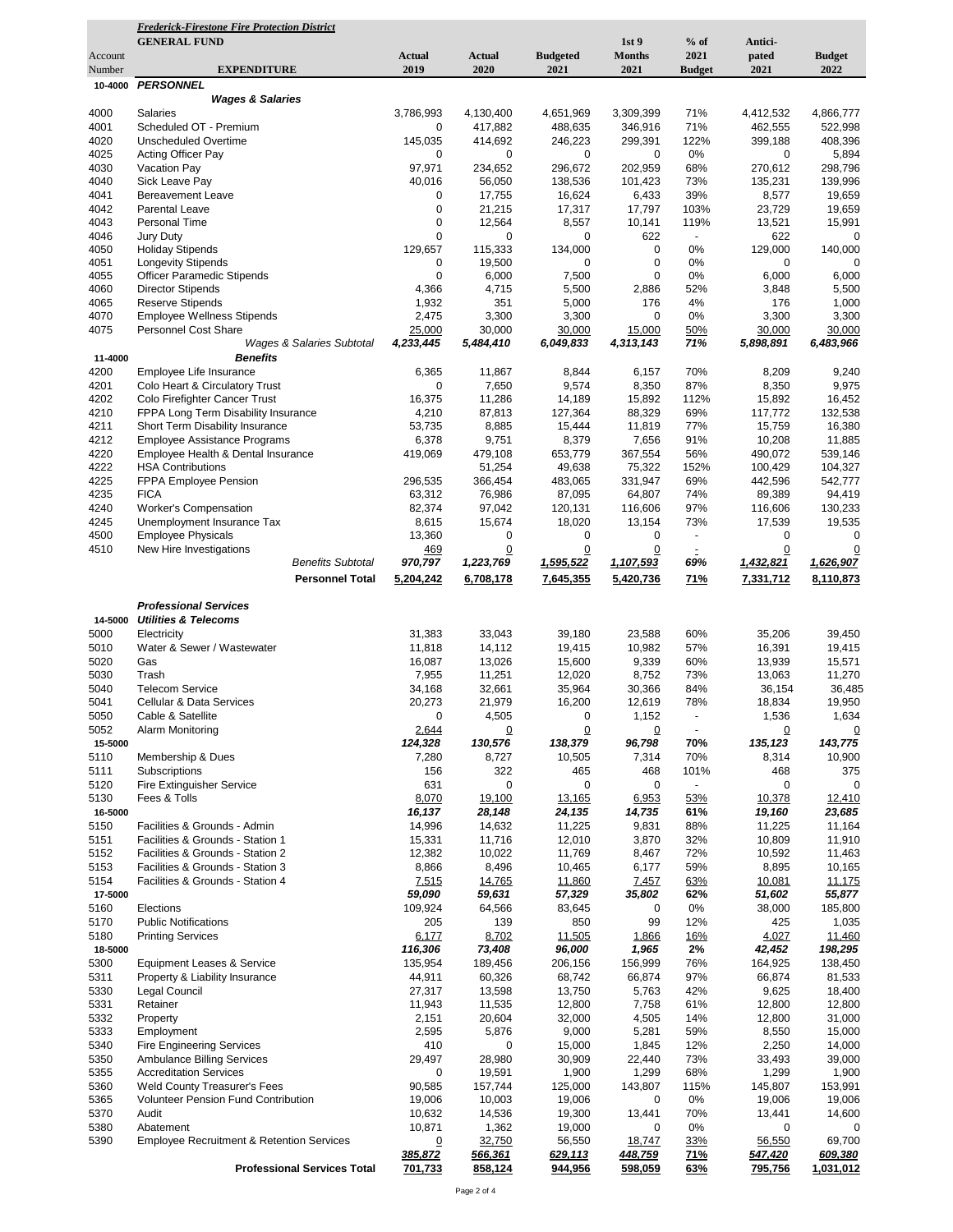|         | <b>Frederick-Firestone Fire Protection District</b> |                |              |                 |                  |                    |                |                |
|---------|-----------------------------------------------------|----------------|--------------|-----------------|------------------|--------------------|----------------|----------------|
|         | <b>GENERAL FUND</b>                                 |                |              |                 | 1st <sub>9</sub> | $%$ of             | Antici-        |                |
|         |                                                     | <b>Actual</b>  | Actual       | <b>Budgeted</b> | <b>Months</b>    | 2021               | pated          | <b>Budget</b>  |
|         | <b>EXPENDITURE</b>                                  | 2019           | 2020         | 2021            | 2021             | <b>Budget</b>      | 2021           | 2022           |
| 20-5000 | <b>Supplies &amp; Materials</b>                     |                |              |                 |                  |                    |                |                |
| 5510    | IT Incidentals                                      | 22,079         | 3,190        | 6,630           | 2,394            | 36%                | 5,636          | 5,915          |
| 5511    | Software Programs & Support                         | 9,383          | 31,366       | 70,745          | 41,611           | 59%                | 63,671         | 81,852         |
| 5520    | <b>Communications Equipment Maintenance</b>         | 3,161          | 4,065        | 9,690           | 2,740            | 28%                | 9,206          | 8,200          |
| 5540    | Uniforms                                            | 36,225         | 52,368       | 56,138          | 30,755           | 55%                | 42,104         | 52,740         |
| 5542    | Protective Equipment                                | 43,035         | 108,057      | 103,273         | 98,492           | 95%                | 103,273        | 52,000         |
| 5550    | <b>Specialized Equipment</b>                        | 20,619         | 31,985       | 37,350          | 10,393           | 28%                | 33,615         | 33,025         |
| 5600    | <b>Office Supplies</b>                              | 4,324          | 6,791        | 7,621           | 3,598            | 47%                | 6,097          | 7,615          |
| 5610    | Postage & Shipping                                  | 249            | 324          | 500             | 203              | 41%                | 275            | 510            |
| 5700    | <b>Station Expendables</b>                          | 12,762         | 14,277       | 19,340          | 14,668           | 76%                | 18,373         | 19,950         |
| 5730    | <b>Medical Supplies</b>                             | 52,988         | 54,388       | 52,000          | 46,344           | 89%                | 52,000         | 63,000         |
| 5735    | COVID-19 Supplies                                   | 0              | 15,017       | 0               | 0                | $\hat{\mathbf{r}}$ | 0              | 0              |
| 5740    | Food / Meeting Supplies                             | 13,833         | 6,011        | 10,520          | 3,880            | 37%                | 10,520         | 11,380         |
|         | <b>Supplies &amp; Materials Total</b>               | 218,658        | 327,837      | 373,807         | 255,078          | 68%                | 344,770        | 336,187        |
|         |                                                     |                |              |                 |                  |                    |                |                |
| 25-5000 | <b>Education &amp; Travel</b>                       |                |              |                 |                  |                    |                |                |
| 5800    | <b>Training &amp; Certifications</b>                | 21,709         | 23,951       | 47,966          | 22,952           | 48%                | 35,975         | 51,924         |
| 5801    | <b>Training Center &amp; Props</b>                  | 3,897          | 11,577       | 7,900           | 1,988            | 25%                | 3,555          | 7,540          |
| 5802    | Books & Publications                                | 569            | 3,544        | 2,185           | 1,499            | 69%                | 1,748          | 3,087          |
| 5803    | <b>Education Reimbursement</b>                      | 16,843         | 22,676       | 60,000          | 18,686           | 31%                | 24,000         | 52,500         |
| 5810    | <b>Public Education</b>                             | 8,582          | 10,003       | 6,900           | 3,717            | 54%                | 3,795          | 6,700          |
| 5811    | Fire Prevention Books / Materials                   | 4,560          | 1,996        | 5,325           | 2,280            | 43%                | 2,663          | 4,725          |
| 5830    | Travel & Subsistance                                | 12,801         | 8,530        | 35,299          | 10,690           | 30%                | 19,414         | 35,681         |
| 5840    | <b>Board of Directors Donations</b>                 | 500            | 950          | 1,000           | $\overline{0}$   | 0%                 | 0              | 1,000          |
|         | <b>Education &amp; Travel Total</b>                 | 69,461         | 83,227       | 166,575         | 61,812           | 37%                | 91,150         | 163,157        |
|         |                                                     |                |              |                 |                  |                    |                |                |
| 30-5000 | <b>Equipment Maintenance</b>                        |                |              |                 |                  |                    |                |                |
| 5900    | Heavy Vehicle Maintenance                           | 29,676         | 53,720       | 51,175          | 43,438           | 85%                | 53,734         | 52,400         |
| 5901    | Ladder Service / Testing                            | 2,206          | 2,075        | 4,955           | 0                | 0%                 | 4,955          | 4,850          |
| 5902    | <b>Pump Testing</b>                                 | 1,588          | 2,079        | 2,500           | 415              | 17%                | 2,500          | 2,500          |
| 5910    | Light Vehicle Maintenance                           | 6,095          | 3,666        | 11,025          | 1,680            | 15%                | 4,410          | 12,630         |
| 5920    | Machinery / Equipment Maintenance                   | 10,217         | 12,145       | 16,930          | 2,962            | 17%                | 11,851         | 14,945         |
| 5930    | Vehicle Modifications / Installations               | 3,504          | 20,787       | 20,800          | 6,624            | 32%                | 12,480         | 14,325         |
| 5940    | <b>Tires</b>                                        | 10,443         | 14,375       | 25,000          | 8,602            | 34%                | 17,500         | 25,350         |
| 5950    | Fuel                                                | 49,375         | 38,192       | 57,410          | 42,443           | 74%                | 64,962         | 88,488         |
| 5960    | Lubricants / Fluids / Chemicals                     | 1,268          | 835          | 2,950           | 1,346            | 46%                | 2,213          | 3,200          |
|         | <b>Equipment Maintenance Total</b>                  | 114,372        | 147,875      | 192,745         | 107,510          | 56%                | 174,605        | 218,688        |
|         |                                                     |                |              |                 |                  |                    |                |                |
| 70-4000 | <b>Non-Depreciable Capital Outlay</b>               |                |              |                 |                  |                    |                |                |
|         | <b>Equipment</b>                                    |                |              |                 |                  |                    |                |                |
| 4541    | <b>Fire Equipment</b>                               |                | 0            | 0               | 0                | $\mathbf{0}$       | $\mathbf{0}$   | 107,800        |
| 4542    | <b>EMS Equipment</b>                                |                | 4,306        | 4,800           | 20,689           | 431%               | 20,689         | 19,800         |
| 4543    | <b>Radio Equipment</b>                              | ۰              | 15,029       | 31,000          | 33,797           | 109%               | 33,797         | 13,800         |
| 4544    | <b>Rescue Equipment</b>                             |                | $\mathbf{0}$ | 0               | $\mathbf{0}$     | $0\%$              | $\mathbf 0$    | 6,500          |
| 4545    | <b>Admin / Station Furnishings</b>                  |                | 37,939       | 3,500           | 1,540            | 44%                | 1,540          | 6,000          |
| 4546    | IT Hardware / Equipment / Software                  |                | 29,857       | 33,300          | 34,604           | 104%               | 34,604         | 33,300         |
| 4547    | <b>Staff Vehicles</b>                               |                | $\mathbf{0}$ | $\mathbf{0}$    | $\mathbf{0}$     | 0%                 | $\mathbf 0$    | 17,000         |
|         | <b>Facilities</b>                                   |                |              |                 |                  |                    |                |                |
| 4641    | Facility Grounds/Drainage/Landscaping               |                | 4,526        | 0               | $\mathbf{0}$     | 0%                 | 4,526          | $\mathbf{0}$   |
| 4642    | <b>District Outbuildings</b>                        |                | 6,100        | $\mathbf 0$     | $\mathbf{0}$     | 0%                 | $\mathbf{0}$   | $\mathbf{0}$   |
| 4643    | <b>Admin / Station Re-Models</b>                    |                | 7,774        | $\overline{0}$  | $\overline{0}$   | 0%                 | $\overline{0}$ | $\overline{0}$ |
|         | <b>Non Depreciable Capital Outlay Total</b>         |                | 105,531      | 72,600          | 90,630           |                    | 95,156         | 204,200        |
|         |                                                     |                |              |                 |                  |                    |                |                |
|         | 80-4000 Capital Outlay                              |                |              |                 |                  |                    |                |                |
|         | <b>Equipment</b>                                    |                |              |                 |                  |                    |                |                |
| 4541    | <b>Fire Equipment</b>                               | 6,842          | 7,700        | 715,000         | 601,777          | 84%                | 626,777        | $\mathbf{0}$   |
| 4542    | <b>EMS Equipment</b>                                | 94,311         | 11,400       | 0               | $\mathbf{0}$     | 0%                 | $\mathbf{0}$   | $\overline{0}$ |
| 4543    | <b>Radio Equipment</b>                              | 0              | 0            | $\mathbf 0$     | $\mathbf{0}$     | 0%                 | $\mathbf{0}$   | 145,000        |
| 4544    | <b>Rescue Equipment</b>                             | $\mathbf 0$    | 94,107       | $\mathbf 0$     | $\mathbf{0}$     | 0%                 | $\mathbf{0}$   | 55,000         |
| 4545    | <b>Admin / Station Furnishings</b>                  | 26,315         | $\mathbf{0}$ | $\overline{0}$  | $\mathbf{0}$     | 0%                 | $\mathbf{0}$   | 9,400          |
| 4546    | IT Hardware / Equipment / Software                  | 6,029          | $\mathbf{0}$ | 18,000          | 13,231           | 0%                 | 13,231         | $\mathbf 0$    |
| 4547    | <b>Staff Vehicles</b>                               | 77,848         | 70,549       | 80,000          | 44,311           | 55%                | 80,000         | 80,000         |
| 4548    | Ambulance                                           | 197,355        | $\mathbf{0}$ | $\mathbf{0}$    | $\mathbf{0}$     | 0%                 | $\mathbf{0}$   | $\mathbf{0}$   |
| 4550    | <b>Apparatus Purchases (Tower)</b>                  | $\mathbf{0}$   | $\mathbf{0}$ | 500,000         | $\mathbf{0}$     | 0%                 | $\mathbf{0}$   | 1,300,000      |
| 4550    | Apparatus Purchases (Water Tender)                  | 59,819         | 179,913      | $\mathbf{0}$    | $\mathbf{0}$     | 0%                 | $\mathbf{0}$   | $\mathbf 0$    |
| 4550    | <b>Type VI Engine</b>                               | 81,112         | $\mathbf{0}$ | $\mathbf 0$     | $\overline{0}$   | 0%                 | $\mathbf{0}$   | $\mathbf{0}$   |
|         | <b>Facilities</b>                                   |                |              |                 |                  |                    |                |                |
| 4641    | Facility Grnds/Drain./Landscape                     | 0              | 5,320        | 25,500          | 16,846           | 0%                 | 16,846         | 37,000         |
| 4642    | <b>District Outbuildings</b>                        | $\mathbf{0}$   | 5,100        | 0               | $\mathbf{0}$     | 0%                 | $\mathbf{0}$   |                |
| 4643    | <b>Admin / Station Re-Models</b>                    | 19,003         | 32,849       | 33,600          | 39,699           | 118%               | 39,699         | 29,300         |
| 4644    | <b>Station 2 Sanitary Sewer &amp; Tap</b>           | $\mathbf{0}$   | 76,340       | 0               | 0                | 0%                 | $\mathbf 0$    | $\mathbf{0}$   |
| 4645    | <b>Station 4 Construction / Contingency</b>         | 410,122        | $\mathbf{0}$ | $\mathbf 0$     | $\mathbf{0}$     | 0%                 | $\mathbf{0}$   | $\mathbf{0}$   |
| 4645    | <b>Station Construction (Station 5 Design)</b>      | $\overline{0}$ | 7,720        | 150,000         | 135,447          | 90%                | 150,000        | 2,825,000      |
|         | <b>Depreciable Capital Outlay Total</b>             | 978,756        | 490,998      | 1,522,100       | 851,311          | 56%                | 926,553        | 4,480,700      |